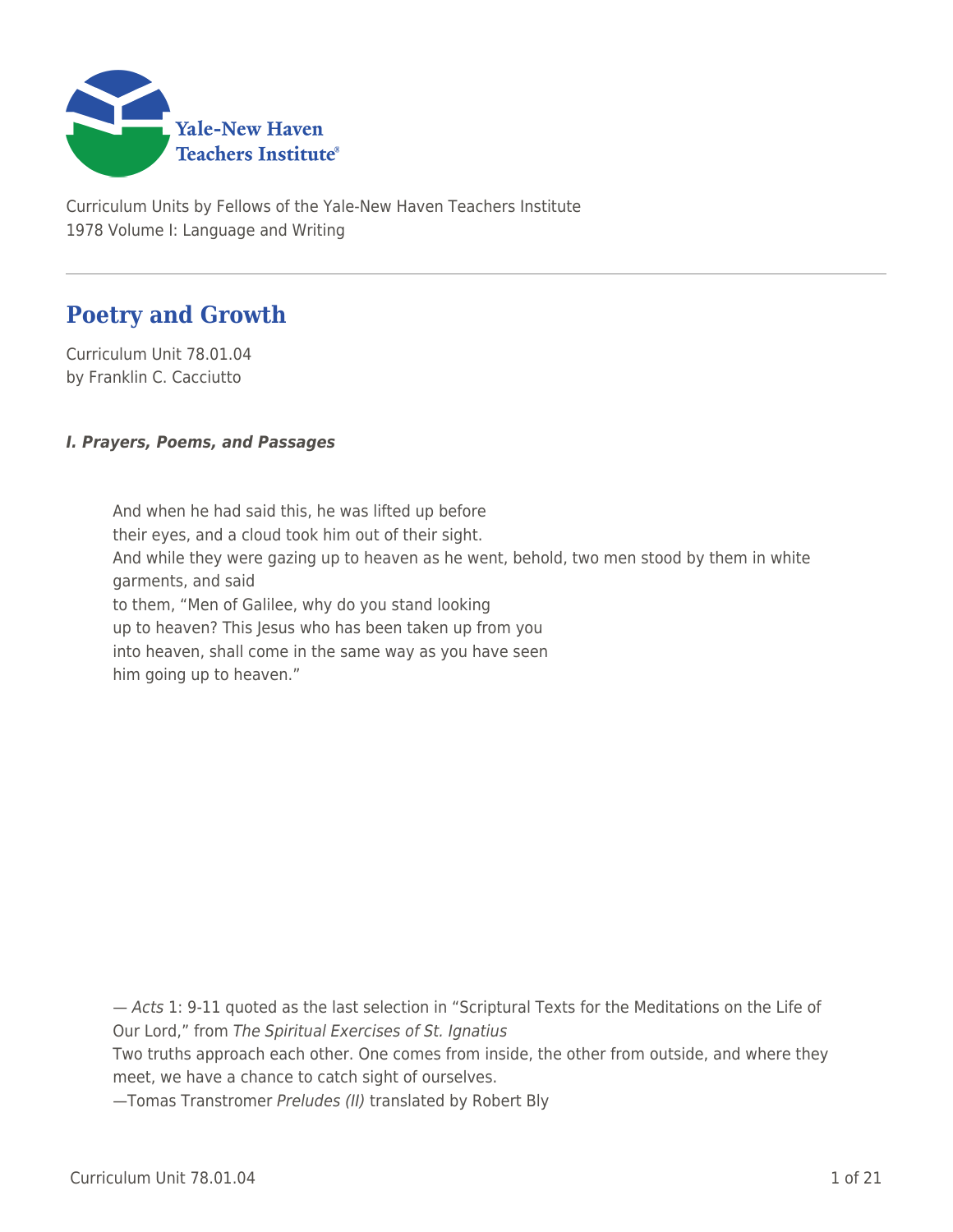That man is the center where two truths meet gets at a basic paradox about language which is true about both poetry and the English classroom. Both belong to the public, shared world. An English classroom is a place where students meet to share experience of some importance, to talk widely about people and situations in the world as they know it, gathering their shared experience into new wholes and enjoying the satisfaction and the power that this gives them. In sharing experience with others, students are using language to make that experience real to themselves. But in the process, each individual is building a world of his own.

Transtromer is also speaking in a way characteristic of our times. We are eager for the chance and anxious about the possibility of catching sight of ourselves. The duration and direction of that quest are what is new about us. Erik H. Erikson writes, "As technological advances put more and more time between early school life and the young person's final access to specialized work, the stage of adolescing becomes an even more marked and conscious period . . . almost a way of life between childhood and adulthood." 1 We have created modern adolescence as an extended struggle of passage toward that human purpose. Today millions throughout the world who have historically made do without an education are demanding one. Simultaneously, the schools have become the overwhelmed custodians of urban young whom society will deny a place, and for whom, therefore, adolescence may prove impossibly problematic. We are different from past generations. Our typical quest is the quest for who we are. Odysseus, Laertes' son, renowned for guile, knew. His son, Telemachus, in the long absence of his father, did not. He suffered a kind of adolescent identity crisis, but easily remedied by Athena, who sped from Olympus, took the form of Mentor, and strengthened and directed the wavering Telemachus with inspirational stories of his father. Father stories, today, take the shape of situation comedy or simple desertion at worst. At best, they must still be told in a world in which all facts are relationships of factors, and sons must distinguish their footsteps from their fathers'. Distant as we are from the Classical world, the seventeenth century's notion of personal and spiritual development seems even more alien to us. Whereas what Telemachus had to learn included both the technical and higher, abstract knowledge, the direction of the Spiritual Exercises is otherworldly.

The difference is important. Because of it, the attempt to find in sixteenth-and seventeenth-century poetry uses for our own age is apt to be superficial and to Produce what William K. Wimsatt called "crude" juxtapositions. 2

But the worst pretense would be to create the illusion of teaching a kind of moralistic comparative literature. Planning lessons on poetry that deals with how to grow up can invite that illusion. I have often succumbed to it. I freely admit that academic pretension causes me to be didactic. Benevolence toward others has often been the teacher's excuse for talking to himself, often in front of a captive, but not always slavish, class of kids. Resolve to resist moralizing. Teenagers won't listen, anyway. They have to learn for themselves.

This reticence is in line both with Plato's suspicions of the powers of poetry—after all, why shouldn't reading or writing a poem be as likely to make you worse as better?—and with Auden's political cop-out to the effect that poetry makes nothing happen. 3 Any port in a storm. In port, on the balls of one's feet before a challenging classroom, it soon becomes clear enough that what is valuable about teaching poetry is the chance it gives students to make something of their experience and of themselves. As a palpable example, take Nikki Giovanni's "Conversation":.

"yeah" she said "my man's gone too been dead longer than you is old"

Curriculum Unit 78.01.04 2 of 21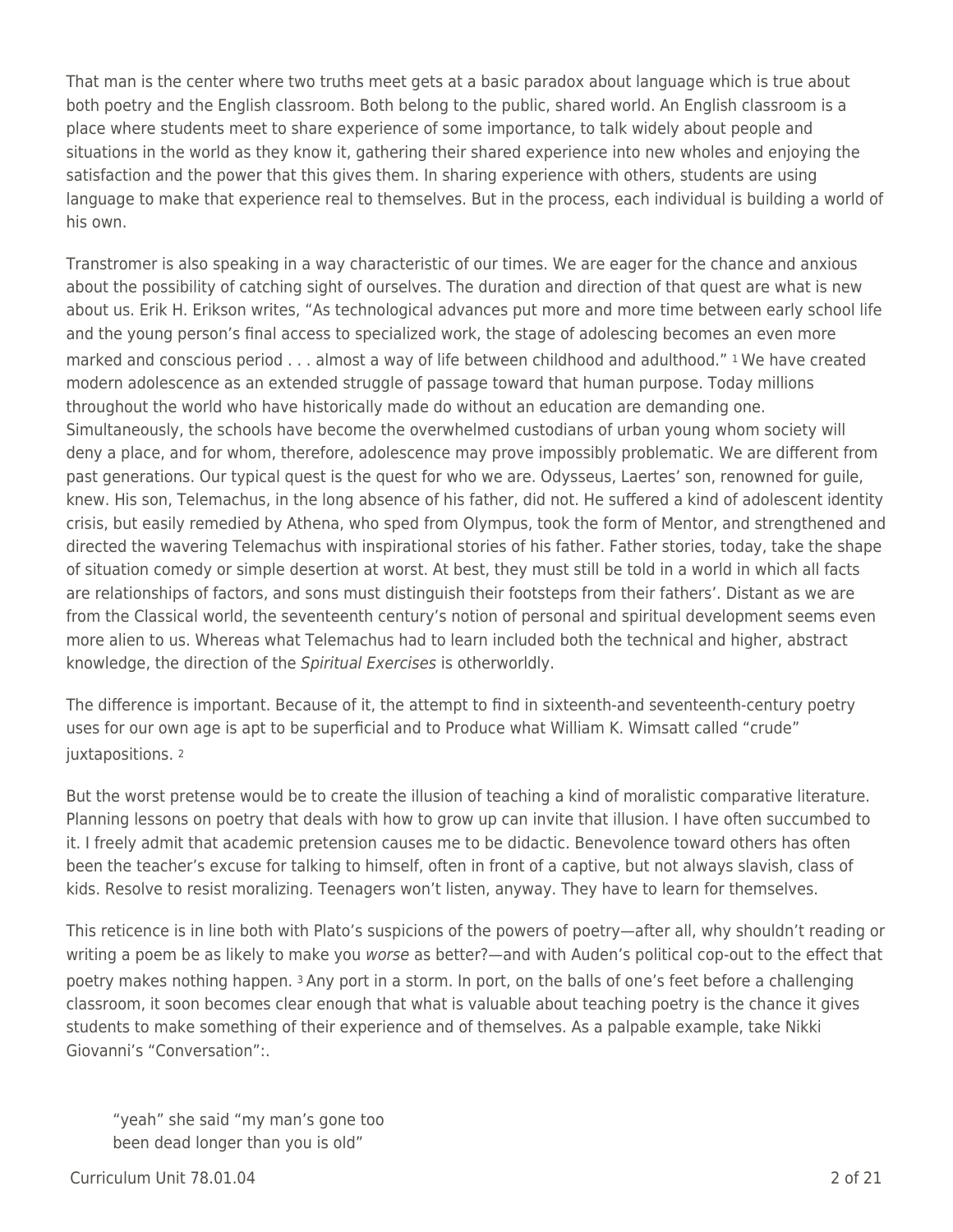"what do you do" i asked "sit here on the porch and talk to the old folk i rock and talk and go to church most times" "but aren't you lonely sometimes" i asked "now you gotta answer yo own question" "i guess the children help a lot you got grandchildren haven't you" "oh the children they come and go always in a hurry got something to do ain't no time for old folks like me" she squinted at the sun packing her jaw with bruton snuff "the old days done gone . . . and i say good-bye peoples be going to the moon and all . . . ain't that wonderful . . . to the moon" and i said "i see stars all the time aretha franklin and sly were at madison square garden recently." "what you doing here" she asked "i'm a poet" i said "that ain't no reason to be uppity" and the sun beat down on my head while a dragonfly admonished my flippancy but a blue and yellow butterfly sat on my knee i looked her square in the eye "i ain't gonna tell you" she said and turned her head "ain't gonna tell me what" i asked "what you asking me you gotta live to be seventy-nine fore you could understand anyhow" "now you being uppity" i said "yeah but i earned it" she replied and shifting her wad she clapped her hands and smiled "you been here before" and i said "yes ma'am but would you tell me just one thing what did i learn" and she spat out her juice "honey if you don't know how can i" i wanted to argue but the sun was too hot and the sky too lazy and god heaved a sigh that swept under my blouse and i felt me feeling a feeling she crossed her legs at the ankle and straightened her back "tell you this" she said "keep yo dress up and yo pants down and you'll be all right" and i said impatiently "old lady you got it all wrong" "honey, ain't never been wrong yet you better get back to the city cause you one of them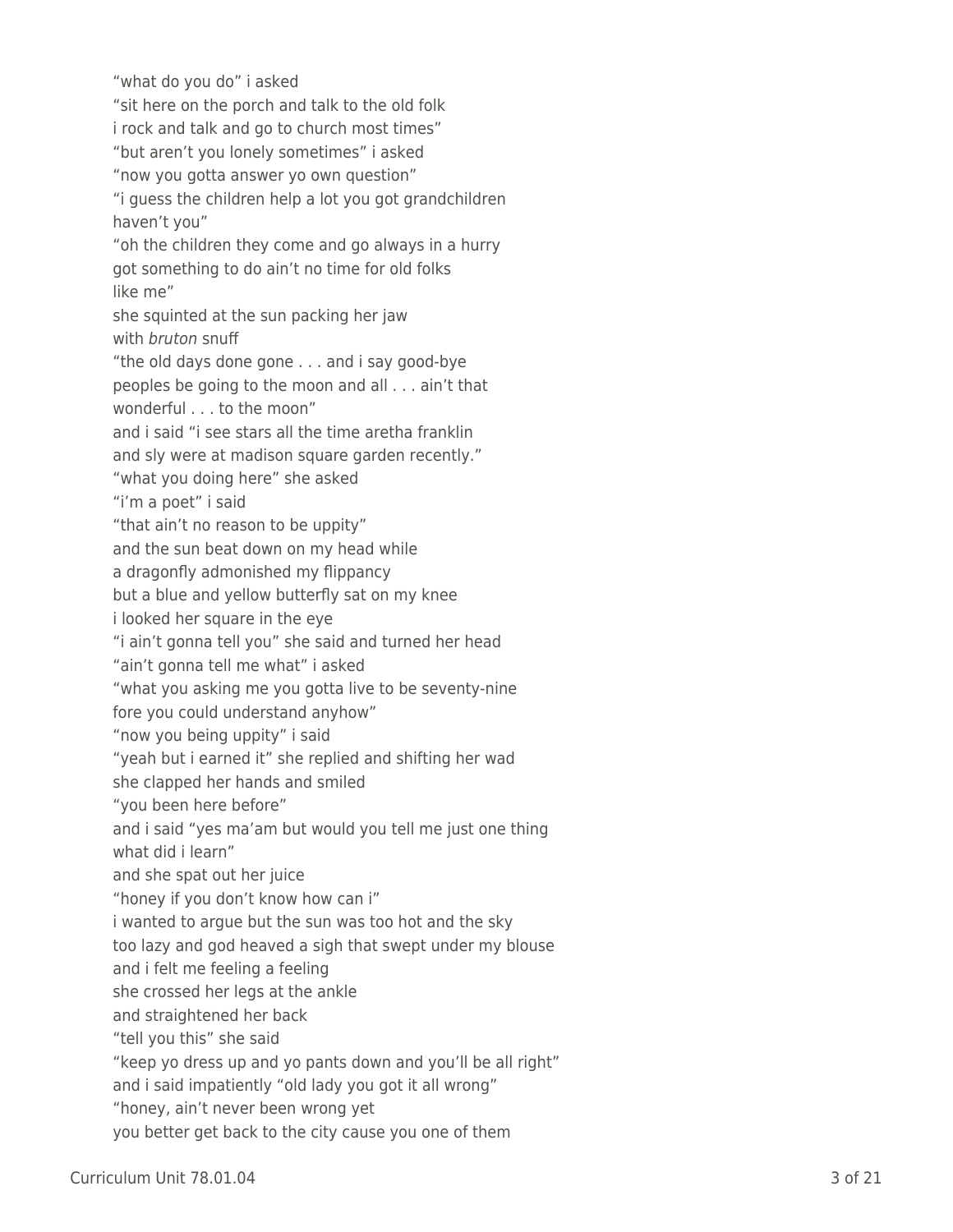technical niggers and you'll have problems here"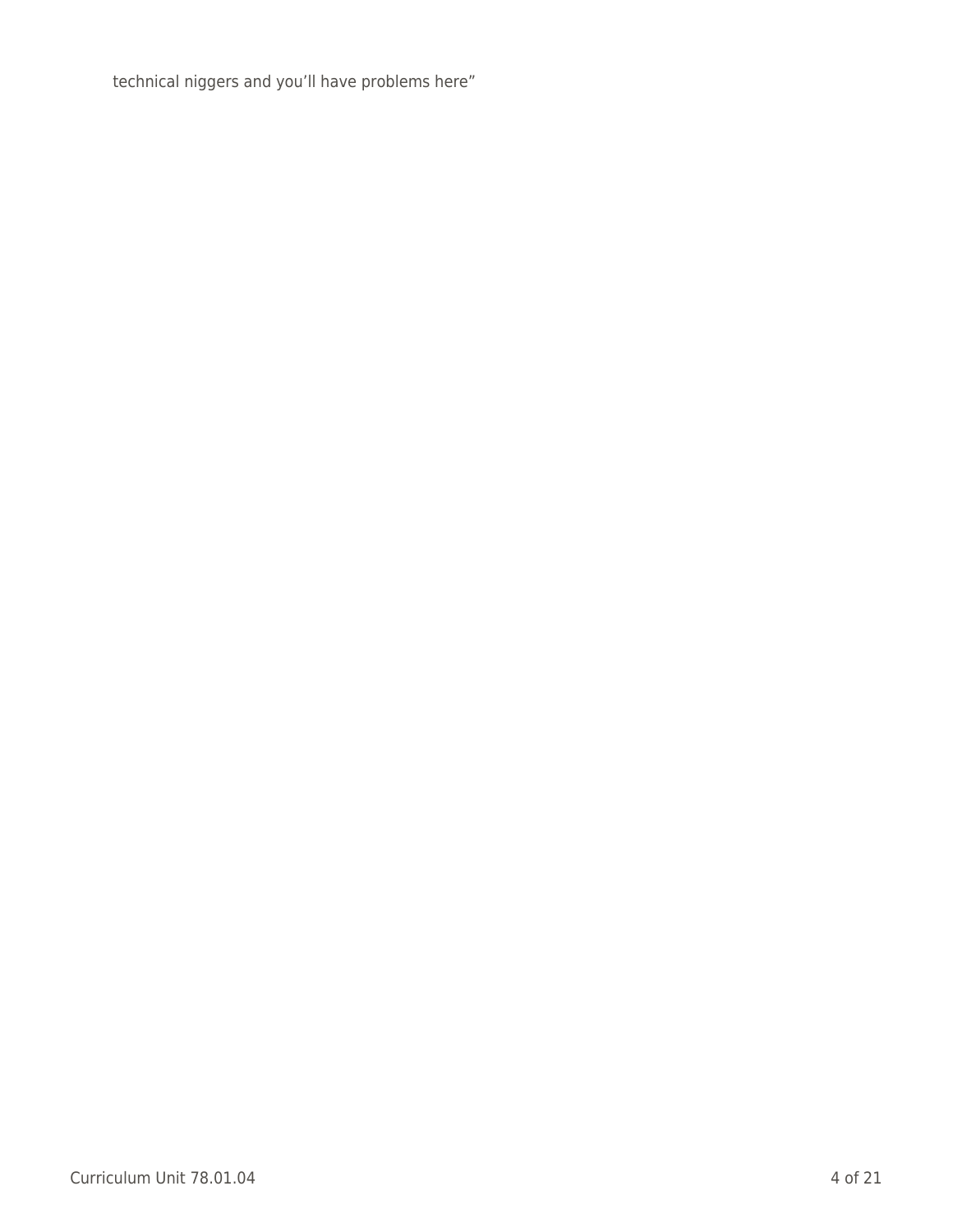This is a poem in the tradition of Browning's Dramatis Personae (1864). It is a dramatic narrative, far deeper and more complex than any sex education class, aimed at diminishing the teenage pregnancy rate, is at all likely to be. More importantly, it offers something of the stuff of experience. We can experience the argument about values contained in this witty confrontation. Reading and discussing this poem lends to an analysis of life that goes beyond techniques of contraception and middle-class moralizing. There are no pat answers in a poem like this. Instead, there is an awakening of personal knowledge. Following the example of Kenneth Koch's work in teaching the reading and writing of poetry to New York City schoolchildren, students would do well to model a poem of their own on this poem. One idea might be to take a cliché, perhaps from a list of clichés, and turn it around. After exploring its meaning anew, the student should create a pair of antagonists, whether youth and age, boy and girl, cat and dog, or any other likely characters, for an argument poem to be clinched by the reborn cliché. The learning process here is akin to that displayed in Plato's Dialogues.

Scanning what twentieth-century poets have had to say about the autonomy of poetry from society, I feel I am a child of our age. I am not interested in poetry as propaganda; not even in poetry as good advice. I want more from the study of poetry than I did as a young man of the sixties and seventies who read Wilfred Owen to strengthen anti-war convictions, and black poets like Nikki Giovanni the better to understand the duties of a teacher of black students. This lesson plan reaches beyond the illusions of politics and society into what we of our age believe is truly real: the processes of the mind. It is that objective that matches up very well with the objective of a special kind of seventeenth-century poetry, based on the work of St. Ignatius Loyola and similar methods of poetic and imaginative spiritual development rooted in the meditative traditions of the Middle Ages. Louis I. Martz has identified the poetry in this tradition and termed it Meditative Poetry. <sup>4</sup>

### *II. From God to Process*

What most clearly distinguishes seventeenth-century Meditative Poetry from the children's poetry written under the auspices of Kenneth Koch is the change of vector from the search for God to growing up. A couple of diagrams may help to clarify things. Actual, Ideal, Real. Take these three terms and construe them as domains of consciousness, levels of reference. In the sixteenth and seventeenth centuries, there was virtually no quarrel as to what was finally Real. What was finally Real was, of course, God. God, up there in Heaven. However one arranged things hierarchically back then, God was at the top: Eternal God; Unchangeable God; Absolute God;, Omniscient God; Omnipresent God; Omnipotent God; Pure and Immutable God. God gloriously was attributed these and all other qualities that the Real could be thought to manifest, however contradictory they may seem to us today. Dissenting opinions as to the Godhead were as likely to be out argued by auto-dafé as by scholastic reasoning. So the diagram for consciousness in the world of Meditative Poetry must begin like this:.

Real

. . . . . .

The Ideal then falls into place. The Ideal, or things of this world as they should be, the earthly Heavenly City, is revealed by God, the Real. The Hound of Heaven hurries us to Contrition of Sins and toward the distant Ideal of Sainthood. In his directions for General Confession and Holy Communion, St. Ignatius writes, "Just as during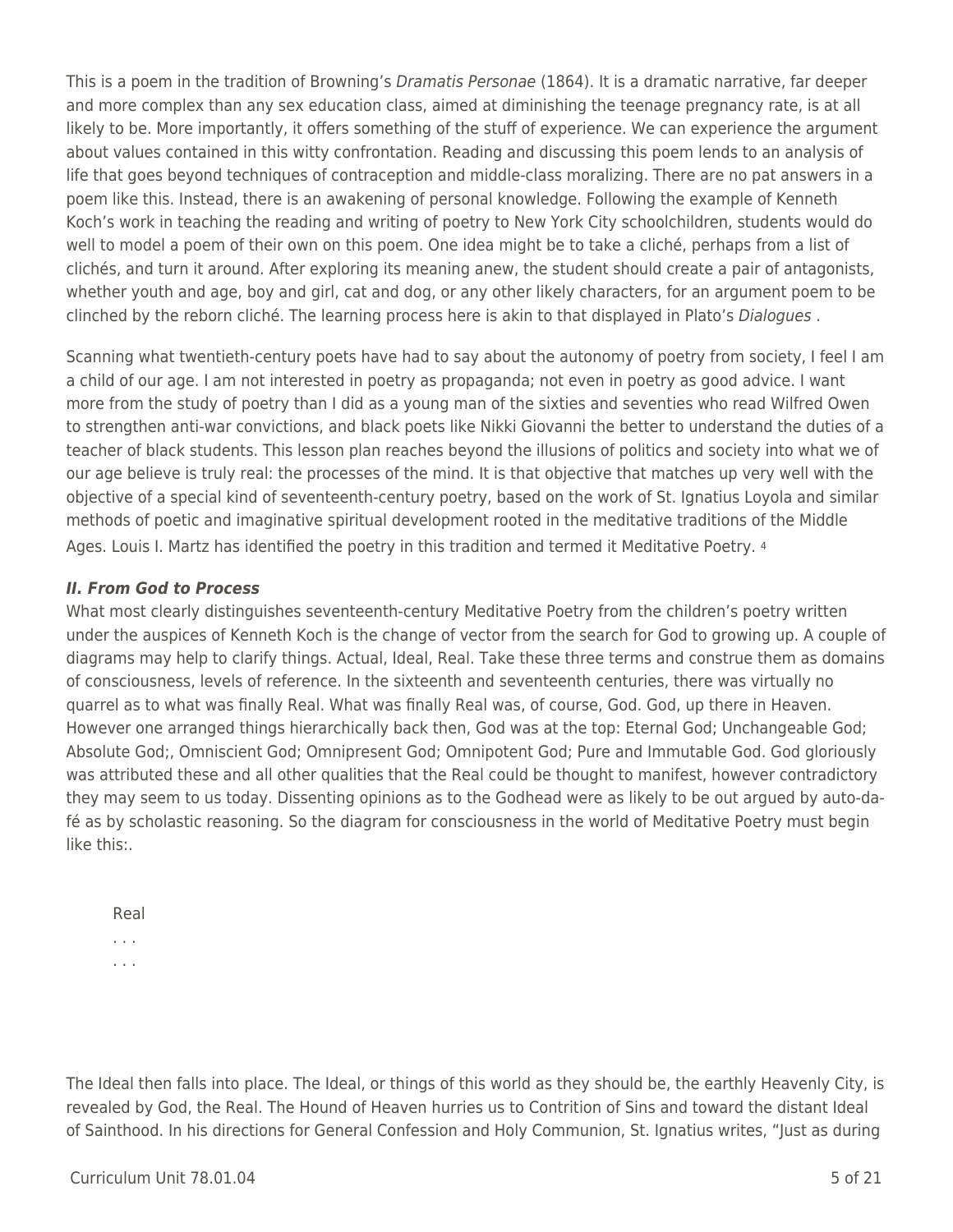the Spiritual Exercises a person gains a more intimate knowledge of his sins and their malice than at a time when he is not occupied with his interior life, so now because of this greater understanding and sorrow for his sins, he will find greater profit and merit than he would have had before." 5 The otherworldly Ideal, then, lies overhead and beckoning, radiant between fallen man and God, the Real. We can fill in that blank now:.

Real Ideal . . .

The Actual is, of course, we in our earthly existence. Lowly Actuality is the domain of our bodies, the people and places we love, our precious things, the works of nature, as well as the forces in the world which oppose and threaten us. Actuality is thus assured place and attention, too, such as Edmund Spenser gave it in the Mutabilitie Cantos . It is where we, compounded of dust and spirit, begin. And it, experience, is where Meditative Poems characteristically begin, with the observation of a shooting star, or the fact of awakening with the break of day and the touch of light, or a death, or the stubbing of a toe. This characteristic locus was then, and may be again for us, a touchstone for this kind of poetry, because our poetry also in principle begins with the stuff of experience, the concrete, the nitty-gritty of everyday. But that is by the way and getting ahead of things. To complete the simple diagram of the hierarchy of domains characteristic of sixteenth and seventeenth-century consciousness:

Real Ideal Actual

In comparison, the problem of consciousness in our own age seems horizontal, God being dead. That is, however, much too simple. We are in trouble because ours is a complex time, more complex already by far than things were in 1933 when Alfred North Whitehead observed that the Real was

Process and warned us against "introspective bias." 6 Introspective bias has become, largely due to the success of Freud and the soft science of psychology, the religion and hipsterism of our time. As the proper purpose of meditative discipline was to help the practitioner "conquer himself" 7 and ascend to a higher order of being, the proper purpose of literacy today is to help the student express himself adequately, thereby to find himself and progress in growing up. When we are mad we are our own little microcosmic worlds, beside ourselves, out of our minds; when we are healthy, we "get ourselves together" or become a "whole person." We have gone beyond inverting the Divided Line; we have collapsed it within (which may well be where timeless Plato had it; so diagrams fail). But because the collapse of order in our time has such velocity and direction, it is possible to complete our pair of diagrams by beginning, like Wallace Stevens on the dump, with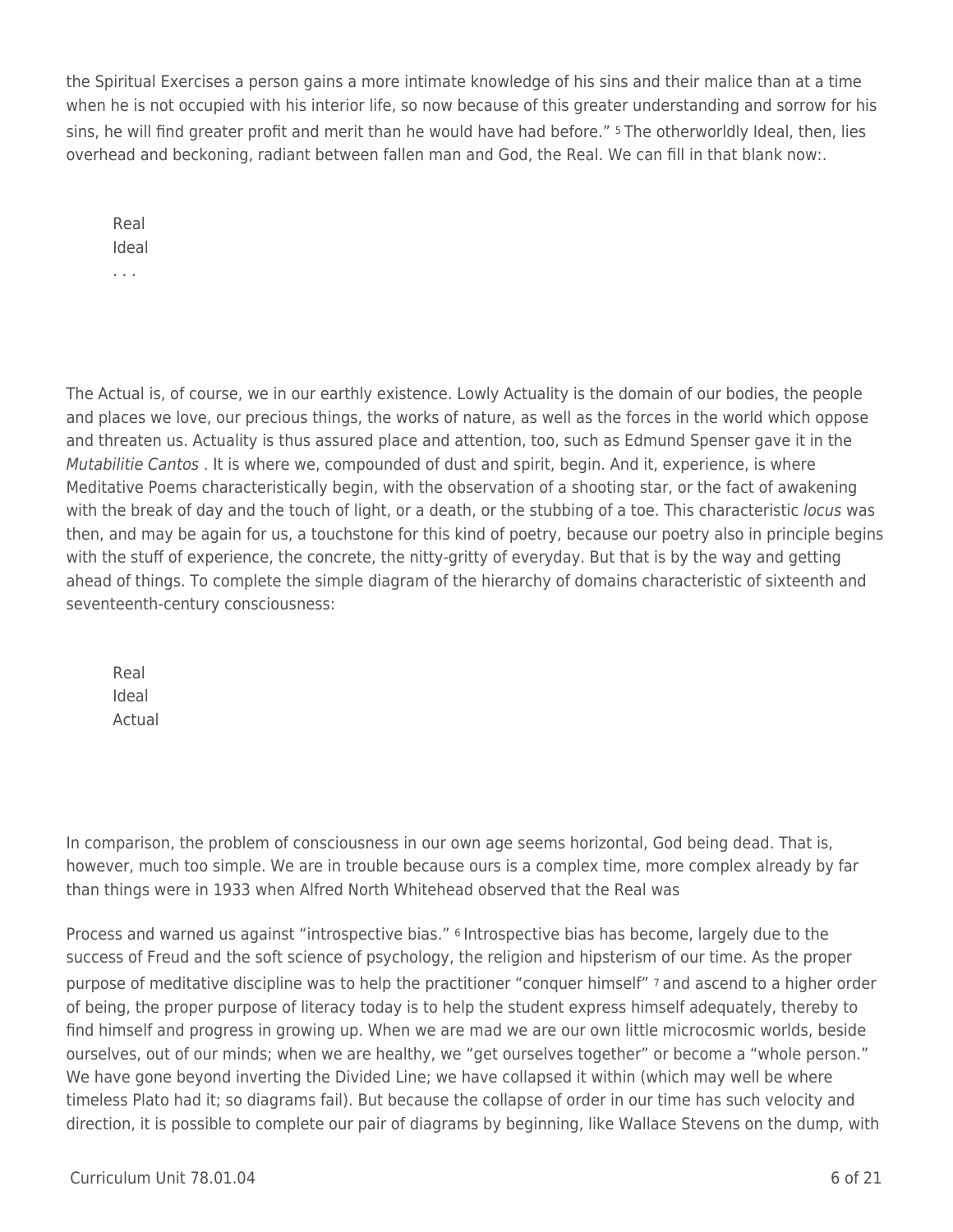a stone and from the bottom up. We all know what is real in our age. Not quite Stevens' "stanza my stone." <sup>8</sup> Words, words, words, words, words. But rather, the source of words, the domain of the substructure of language, the place of the motivations behind deeds.

"Why the deathwish of the arms race?"

"Why have sudden fateful incompatibilities wrecked the marriage of Gail and Norman?"

"Why can't I get serious enough about this paper?"

"Why do I talk too much?"

The answers to such questions lie in the domain of the Real in our age. "Tell me, where did this problem begin?"

"It's all in your mind."

You can't help the way you feel—you must learn to *accept* your feelings. The reasons why you behave the way you do, feel the way you do, live the way you do, lie buried deep in your psyche, and connect you now in this moment with both your distant past and with the whole mythic structure of being human. All that in your mind. That's why you like to cook pasta, have a beard, carry a knife, interrupt women, are kind to kids, and distrust but need authority: the Real reason lies in your mind, below the surface of things, in the subconscious, beneath your perceptions of your Actual everyday experiences.

As we strive toward our personal, esthetic, political, athletic, philosophical, ethical, even religious ideals (call in a Jesuit psychiatrist to exorcise the Devil out of that little girl:), we are sometimes thwarted and sometimes abetted by the forces of our mind: the Real. That's where the final answers are. Ask a psychiatrist, not a priest. Our diagram:

Ideal Actual Real

Admitting the expediency of diagrams, this is the place for yet one more caveat . Kenneth Koch, who seems to know more about teaching poetry to children than anyone else these days (although that may be because he is, like John Cage performing Silence, a man who is so interesting that he could probably successfully teach a narrative of this week's breakfasts if he were enthusiastic enough about it), warns us: "One shouldn't use a child's poetry to analyze his personal problems. Aside from the scientific f of so doing, it is sure to make children inhibited about what they write." 9 We do not intend to use poetry as a form of psychotherapy; not even as a form of "poetry therapy." What Koch does, and what this unit of teaching proposes, is in the tradition of Eriksonian developmental psychology and Maslovian humanism. Poetry has its role in the normal process of growing up. As another objective, this pedagogic objective would probably please Carl Rogers: our interest here is in *process*, not *content*. <sup>10</sup> A poem does not mean, but be.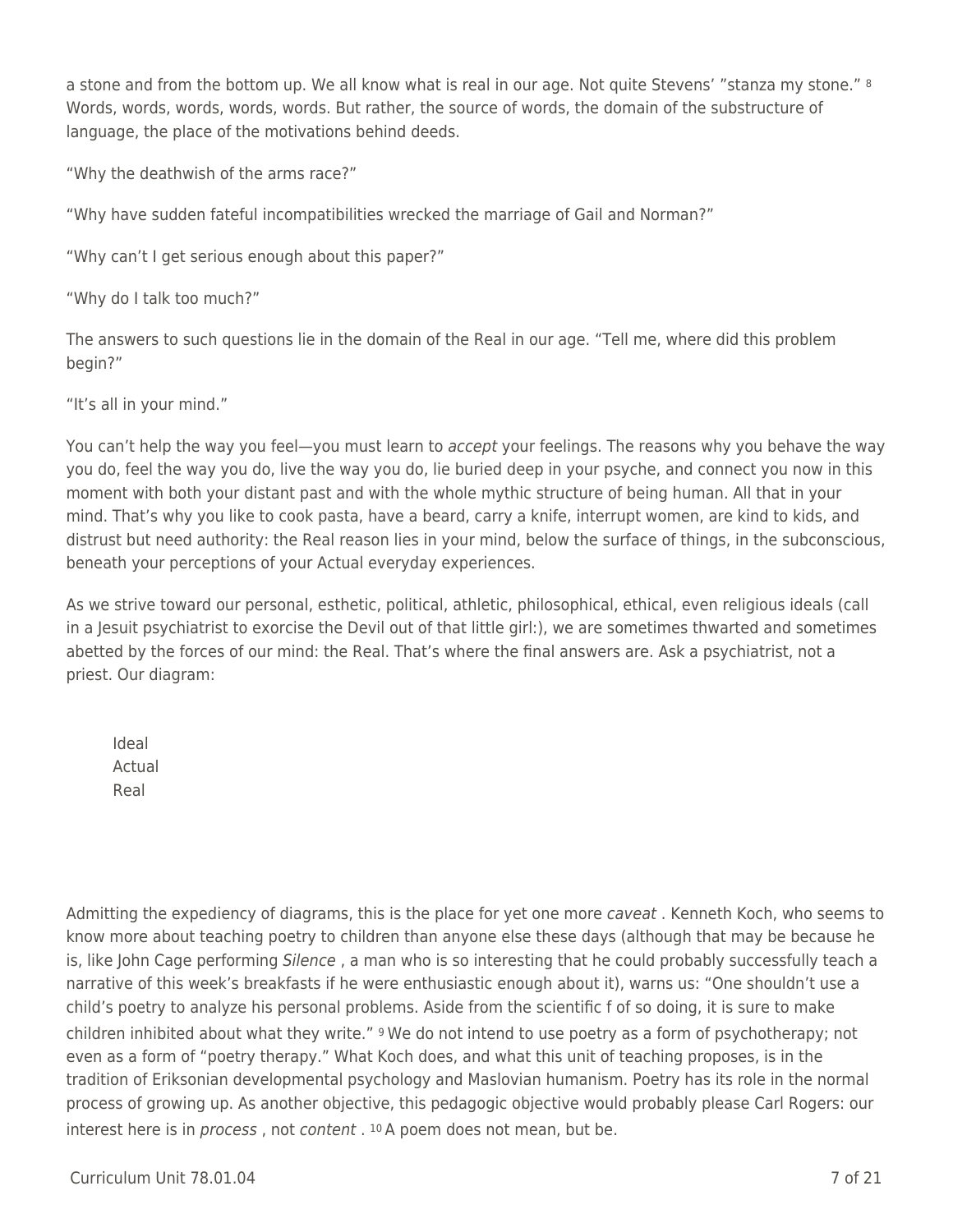Linguistic study seeks to make conscious and general that which is known in a way unconscious and particular. Clearly some such self-awareness is valuable for adults. But how far need it be systematized?

—Barnes, N.A.T.E. Bulletin

Thus, it might be true . . . that the style of a poem and the style of men are one.

—Wallace Stevens "Two or Three Ideas"

The personal powers which every adolescent must attain as he becomes an adult are charted and listed by psychologists as "the developmental tasks of life" (see Appendix) and analogously expressed by what Stevens calls "style." The media turn from the buzzword "revolution" to the buzzword "competence" today, while students and teachers find it difficult to determine what a person must learn if he is to be judged and to judge himself a reasonably happy and successful person. If we as English teachers brave this difficulty and force some decisions about what must or must not be learned, we will find ourselves in good company. We will be in the company of students, who are certainly going to do something, however fateful. We will also be in the company of T.S. Eliot in "Ash Wednesday": "Consequently, I rejoice, / having to construct something / upon which to rejoin." These decisions are the concerns of English in its widest sense. English opposes sullen, silent, empty depression with the possibility of self-expression, communication, and asking for what one needs. That last item has turned up as a kind of handy differentiator between those high-risk students who succeed in the schools and those who fail, according to a recent study of New Haven high-school students; those students who know how to ask for help, succeed; those students, inarticulate or withdrawn, who cannot communicate, fail. 11 The psychologists tell us that children had better get what they need. A developmental task is an essential task. A developmental task is a task which arises at a certain period in the life of the individual. Successful achievement of the task leads to happiness and to success with later tasks, while failure leads to unhappiness in the individual, disapproval by society, and difficulty with later tasks. In the light of the historical role of poetry, it is imperative that poetry be explored as one way through which young people might get what they need.

Poetry does make things happen (apologies to Auden) in at least one sense: poetry makes things happen in terms of personal growth, if not necessarily in terms of those things necessary for social and economic wellbeing (the one very thoroughly American objective which bridges the hipsterism of revolution and the hustlings of competence). Poetry is not a "basic skill." It certainly doesn't pay. Ask any poet. As Martz has demonstrated, during an epoch when personal, social, and moral growth were more coherent than they are today, the place of poetry was also more clear. If obscured by our complex and muddled times, the place of poetry is still there. While it is always a mistake to "learn from history," and to try to apply the solutions of one age to the problems of another when the human condition has radically changed, there are certain constants in the scheme of things. One of these constants is the place of poetry in being young, both the Wordsworthian place of poetry in the youthful imagination, and the psychological place of poetry in the fantasy, play, quickness, and adventuresomeness of youth. A sure idea for writing a poem with schoolchildren is to focus on change, listing, for example, four or five lines on the order of, "When I was a \_\_\_, I had a \_\_; but now I am a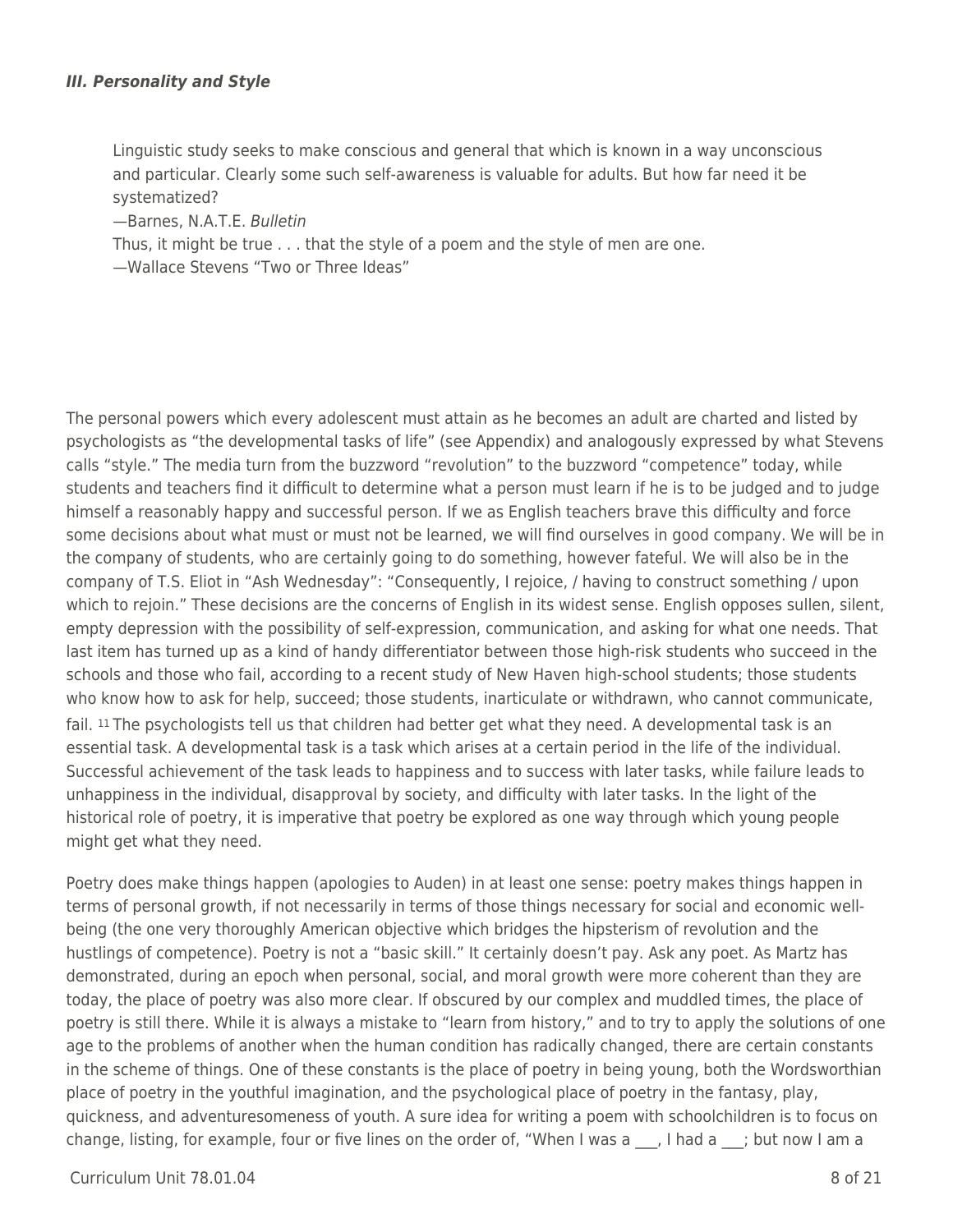\_\_\_, and I have a \_\_\_." One student recently wrote, "When I was a seed, I had a flower; but now I am a flower, and I have a tree." Another student wrote, "When I was a child, I had a mother; but now I am a mother, and I have a child." And another: "When I was a baby, I had tears; but now I am a man, and I have hands." Such poetry touches the strainings of self-knowledge, where poetry makes many things happen.

The place of poetry in the development of the personality is probably a place in a process, a changing place, along the lines charted in the "Immortality Ode." As a child grows he finds himself possessed of a new physical and psychological set of resources. He leaves behind the virtues of an old stage for the virtues of a new and larger one. A teenager looking at her baby picture is observing virtually a different being; indeed, some African adolescent initiation rites include investing the new adult with a tiki or necklace charm in the form of a limp and hanging human figure representing the dead past identity of the wearer. Our own discontinuities are less violent, but we feel them nonetheless. Perhaps the force behind metaphor is in part an expression of our personal sense of maintained identity across the great changes wrought by time. If so, all poetry may be a comfort and a celebration of this aspect of life.

The infant's legs grow larger and stronger, enabling him to walk away from the precious security of mother and into autonomy and selfhood; adolescent growth occasions an analogous sufficiency and departure. To grow up is to venture into story oneself and to become capable of making. A child's mentality develops, enabling him to reason more subtly and to understand the complexity of subjects such as arithmetic and reading. He also finds himself increasingly a responsible individual, facing new demands and expectations from the society around him. We all learn that the changes of growth can be as strange as or stranger than mirroring fantasy. Expectations become increasingly critical. Inner and outer forces contrive to set for the individual a series of developmental tasks which must be mastered if he is to become a successful human being. The only alternative to personal maturity is infantilism and arrested growth, away from which we all, except in the worst cases, strive toward "finding ourselves." Kenneth Koch sums up his experience with the utility of poetry in that task:

I began with the general notion of teaching my students the poems I liked best, but soon I saw that some of these were better to teach than others. Some poems came to me right away because of some element in them that I knew children would be excited by and connect with their own feelings. The fantasy situation in Blake, for example, of talking to an animal—or the more real-life situation in Williams' "This is Just to Say" of apologizing for something you're really glad you've done. Certain tones, too—Witman's tone of boastful secret-telling. And strange, unexpected things, like Donne's comparisons of tender feelings to compasses and astronomical shifts.

Some poems had forms that suggested children's verbal games and ways children like to talk, such as the lists in Herrick's "Argument" and in Stevens' "Thirteen Ways of Looking at a Blackbird," or the series of questions in "The Tyger." Such forms would be a beginning for a poetry idea, since they were something the children could imitate easily when they wrote.

It was usually one of these appealing features that brought a poem into my mind as good to teach children. Of course, I wanted it to be a poem they could get a lot from. There are terrible poems about talking to animals and there are great ones. And the same for lists, strange comparisons, and the rest. I was looking for appealing themes and forms in the very best poems. "The Tyger," speaking to children's sense of strangeness and wonder, could heighten their awareness of nature and of their place in it. Herrick's "Argument" would help them to think about their poems in a new way, somewhat as they might think of places they had been or of specific things they had seen and done. Donne's poem could show hem connections between supposedly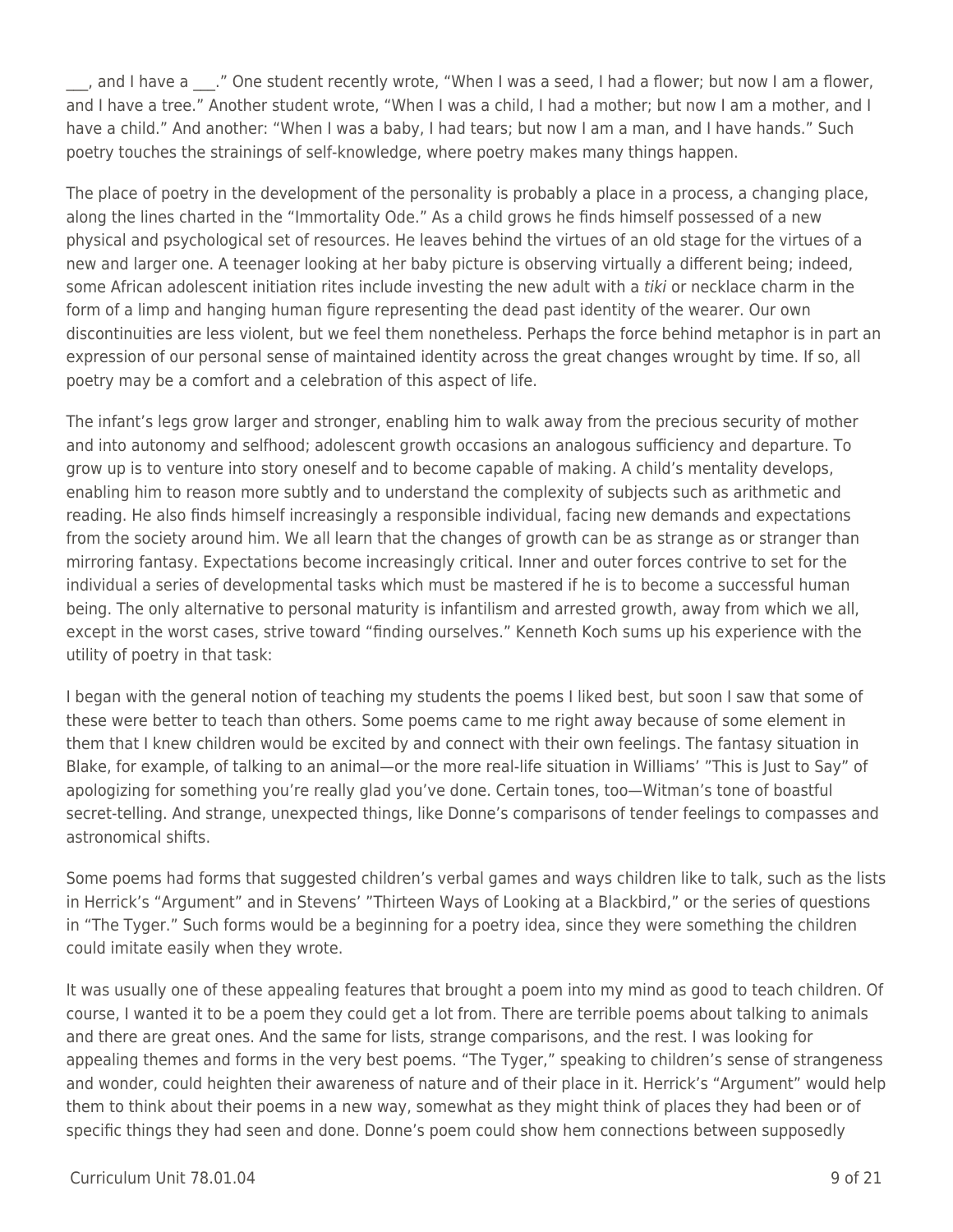disparate parts of their lives. Whitman could encourage them to trust their secret feelings about the world and how they were connected to it . . . ..

What seemed most important was that, of the children I taught, every one had the capacity to write poetry well enough to enjoy it himself and usually well enough to give pleasure to others, whether it was entire poems or surprising and beautiful images, lines, or combinations of words.

The educational advantages of a creative intellectual and emotional activity which children enjoy are clear. Writing poetry makes children feel happy, capable, and creative. It makes them feel more open to understanding and appreciating what others have written(literature). It even makes them want to know how to spell and say things correctly (grammar). Once Mrs. Magnani's students were excited about words, they were dying to know how to spell them. Learning becomes part of an activity they enjoy—when my fifth graders were writing their poems using Spanish words they were eager to know more words than I had written on the board; one girl left the room to borrow a dictionary. Of all these advantages, the main one is how writing poetry makes children feel: creative; original; responsive; yet in command. <sup>12</sup>

Koch's "poetry ideas" are each patterns or models for personal growth through poetry. They are particularly creative and workable devices in the pedagogic tradition of teaching poetry reading and poetry writing through one another. (Few schoolteachers feel that a poetry unit is complete without the kids having had a chance to try their hand at writing poetry of some kind.) Poetry reading gives rise to a "poetry idea"; then, writing a poem modeled along the lines of the poetry idea makes that reading the child's own, carried over into his behavior and accomplishment. Such a poem is a far-reaching realization and hard evidence that education has taken place.

Although the literature on the teaching of English includes such outlines as Edward J. Gordon's "Levels of Teaching," 13 Koch has not considered his method in terms of stages or sequences; however, the progress of the Pilgrim of Meditation was so considered.

The tradition that Everyman can be improved by writing poetry based on the poetry he reads is, as Martz has shown, traceable at least as far back as the poetry of the sixteenth century. Poetry ideas and meditative discipline are both modes of imitation. They are patterns for doing and being. They belong to the *models* approach to the teaching of literature and the literary use of language. The models approach to the teaching of writing, tested by Rollo Brown and I. A. Richards in two different ways, 14 is based upon the notion that students learn to write by reading, a supposition that is supported by the 1978 NCTE summation of research on the teaching of writing. 15 But within the progression from reading to writing, how much actual structure do poetry ideas and meditative discipline share?

Poetry ideas and meditative discipline are not simple one-to-one or level-to-level parallels but they are different expressions of the same epistemological fact: learning is an activity of the mind ranging across levels between the abstract and the concrete. Both poetry ideas and meditative discipline move back and forth from the abstract and general to the factual and concrete. This distinguishes both poetry ideas and meditative discipline from such theories of teaching as James Moffit's, which suppose a natural sequence of learning from the concrete to the abstract. 16 There is nothing natural about that sequence in the light of poetry ideas or meditative discipline; learning naturally works both ways, as when the student/poet lists five imaginative fulfillments of the abstract pattern of a poetry idea by discovering concrete things with which to fill in the blanks. The evidence of the success of Loyola and Koch further suggests that the procedural structure they share is normative.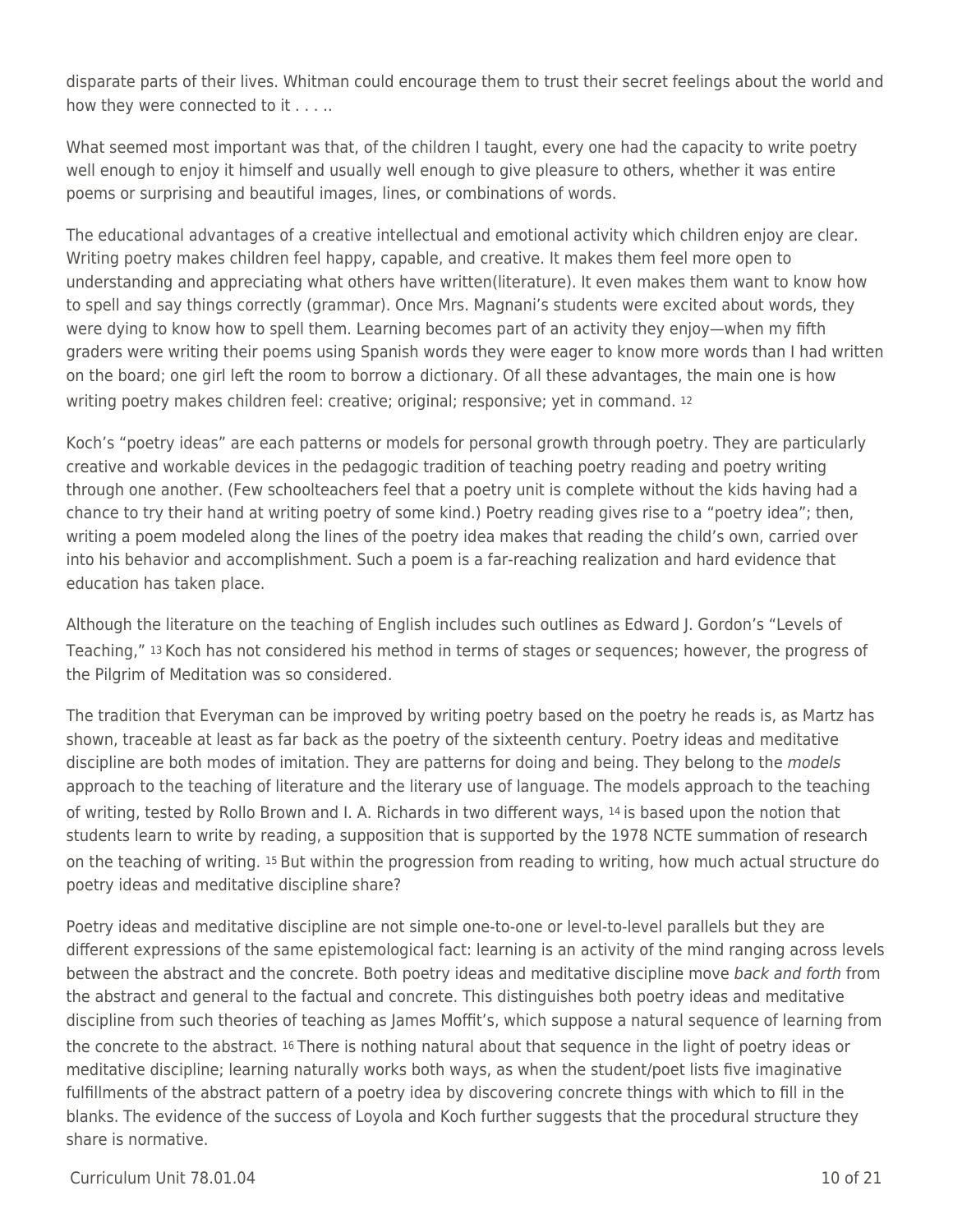## *IV. Loyola and Koch: A Comparison and Contrast of Curriculums*

In attempting to work out these various levels of questioning, or "testing," which are an important aspect of class discussion, I have been able to determine five levels: that which demands the ability (1) to remember a fact, (2) to prove a generalization that someone else had made, (3) to make one's own generalization, (4) to generalize from the book to its application in life, and, finally, (5) to carry over the generalization into one's own behavior.

—Edward J. Gordon "Levels of Teaching and Testing"

ANIMA CHRISTI

Soul of Christ, sanctify me. Body of Christ, save me. Blood of Christ, inebriate me. Water from the side of Christ, wash me. Passion of Christ, strengthen me. O good Jesu, hear me; Within Thy wounds hide me; Suffer me not to be separated from Thee; From the malignant enemy defend me; In the hour of my death call me, And bid me come to Thee, That with Thy Saints I may praise Thee For ever and ever. Amen.

This prefacatory prayer from The Spiritual Exercises of St. Ignatius is full of good poetry ideas: an addressing of a person part by part, for one; the ecstatic progress from guilt to celebration, for another. But its prescribed and exemplary structure goes further than that. It is a systematic meditation on salvation through the love of Christ. Too elegant and elaborate to bear complete analysis here, the first six lines, culminating in the sensual sanctuary of Christ's wounds, reflect the general structure of several of the Spiritual Exercises, particularly the Fifth Contemplation. The Fifth Contemplation follows the seminal General Examination of Conscience, General

Curriculum Unit 78.01.04 11 of 21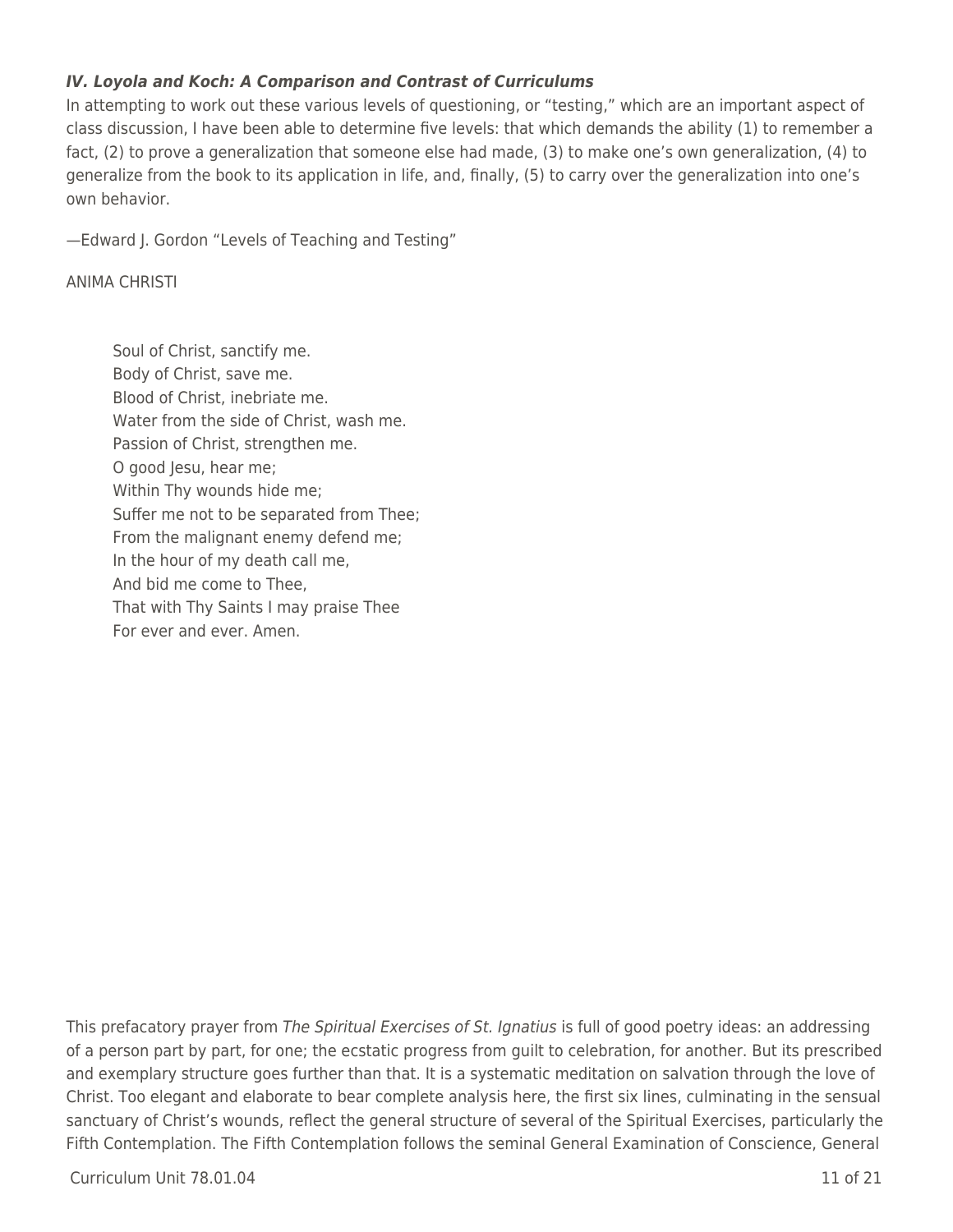Confession and Holy Communion, five basic Exercises, and the First and Second Contemplations (the Third and Fourth Contemplations are repetitions of the first and second, respectively):

After the preparatory prayer and the three preludes, it will be profitable, using the imagination, to apply the five senses to the first and second contemplations in the following manner:

The first point is to see the persons in my imagination, contemplating and meditating in detail the circumstances surrounding them, and I will draw some spiritual profit from this scene.

The second point is to hear what they are saying, or what they might say, and I will reflect within myself to draw some fruit from what I have heard.

The third point is to smell and taste in my imagination the infinite fragrance and sweetness of the Divinity, and of the soul, and of its virtues, and of all else, according to the character of the person I am contemplating. And I will reflect within myself to draw spiritual profit therefrom.

The fourth point is to use in imagination the sense of touch, for example, by embracing and kissing the place where the persons walk or sit, always endeavoring to draw some spiritual fruit from this.

The colloquy . Conclude with a colloquy, and with the "Our Father," as in the first and second contemplations.

The overall structure of the Fifth Contemplation is an application of the progression from preparatory prayer and preludes through the "points" to colloquy which is taught by the seminal First Exercise. Consider the instructions for the Colloquy:

Imagine Christ our Lord before you, hanging upon the cross. Speak with Him of how, being the Creator He them became man, and how, possessing eternal life, He submitted to temporal death to die for our sins.

Then I shall meditate upon myself and ask "What have I dome for Christ?" As I see Him in this condition, hanging upon the cross, I shall meditate on the thoughts that come to my mind.

The colloquy is made properly by speaking as one friend speaks to another, or as a servant speaks to his master, mow asking some favor, now accusing oneself for some wrong deed, or again, making known his affairs to Him and seeking His advice concerning them. Conclude with the "Our Father."

Martz would probably agree that the Colloquy is one antecedent of Blake's "The Tyger."

It was during the sixteenth century that this spiritual tradition became a practice of poetry. Martz sketches that development:

The meditative poem is one that bears a close relation to the practice of religious meditation of that era. The relationship is shown by the poem's own internal action, as the soul or mind engages in act of interior dramatization. The speaker accuses himself; he talks to God within the self; he approaches the love of God through memory, understanding, and will; he sees, hears, smells, tastes, touches by imagination the scenes of Christ's life as they are represented on an inward, mental stage. Such imaginative, introspective meditation had its roots in the Middle Ages, when every aspect of the later practice may be found at work, but in scattered forms, chiefly designed for those who had entered into religious vows. The special achievement of meditation during the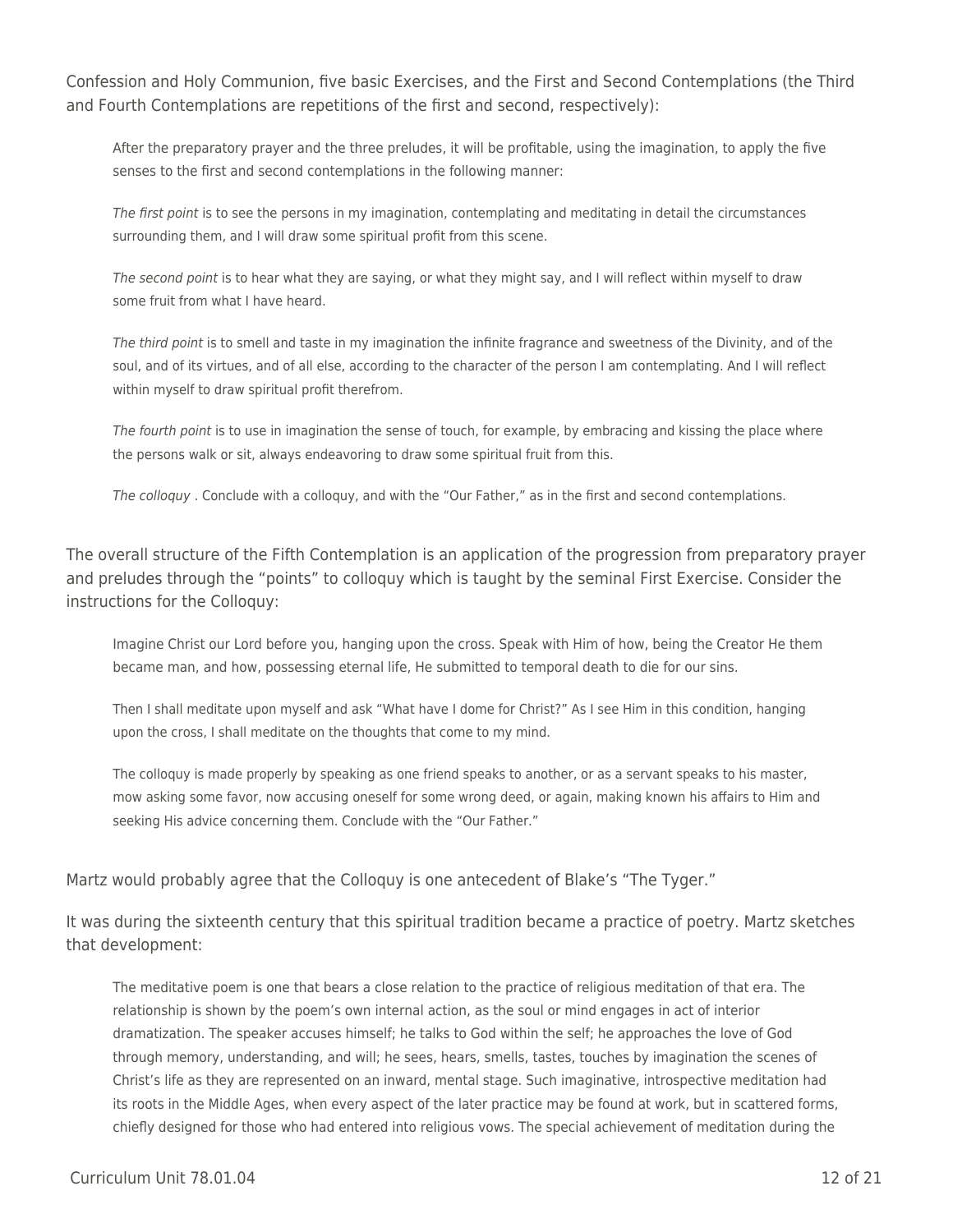sixteenth and seventeenth centuries lies in two developments: first, the manifold tactics of medieval meditation were developed into a unified and widely accepted method; and secondly, this way of meditation was viewed and taught as a practice within the reach of every man, as the Jesuit Edward Dawson clearly demonstrates in the short treatise "The Practical Methods of Meditation" (1614). 17

The structure of what Koch teaches and the form of meditative exercise are both hierarchical, grounded in the sensual and factual and concrete. Both proceed through orderly stages and reach imaginatively toward the ideal—necessarily, as both are true to the nature of learning. Meditative poetry, like the poetry Koch teaches, is poetry written upon a "poetry idea" or ideas based upon prescribed models. In the tradition of meditative poetry, a poetry idea comes from reading. Koch reads poems with his students. He begins with the words on the page, decoding them word by word if necessary.

He begins by regarding words as facts, and then regards them as factors in relationships. That is what basic reading is. These two levels, the level of facts or things, and the level of primary, analytical generalizations about the relationships among those facts, are of course dimensions of every poem and every act of writing. However, they are focused upon in a particularly fortuitous way through certain poems. A four-week curriculum unit systematically treating poetry ideas should begin with poems which make felt the concreteness of words and things. Celebrating, fussing over, and savoring the factuality of words encourages the inspirable young to perk up over the power and importance of vocabulary; a sense of importance about the matter-of-fact also adumbrates later, more personal levels of reading and writing.

An accessible short poem that powerfully encourages perception on this primary level is "Between Walls" by William Carlos Williams. When Koch first used this poem in his work, he concentrated upon the unpoetic "unbeautifulness of the broken glass bottle and how Williams thinks it is beautiful anyway." 18 But after teaching this poem as a poetry idea, he learned that what was most important about it to the learner was the "foundness," the remarkable occasion, of the glass fragment as a thing of beauty which would have been lost in a dirty crevice but for the poem. The poem makes the shining glass fragment a fact the student experiences. It is the fact the poem is about. As a poetry idea, students can be sent forth on a scavenger hunt for lost facts that are likely stuff for their own short, vertical, one-sentence, magical discoveries. Writing will make personal the reality that words can have edges, light, and weight, and that poems can have power and personal importance. It is essential that copies of the students' poems be dittoed, drafted large on postersized newsprint, and fixed on the walls.

A second-day poem which focuses on this same level is Herbert's very dramatic "Mattens." This poem begins with the simple fact of morning light. Everyone wakes up to the light in the morning. This is a poem with which to begin the schoolday, when recollections of waking up are most fresh. Herbert addresses God as the Divine Light of Revelation; a modern student/ poet might address the light itself, listing the succession of perceptions, the things seen in order, involved in awakening.

The most fundamental kind of poetry idea on the level of fact is the list. Students might write that simplest of modern "skinny poems," a dream shopping list. Stevens' "Thirteen Ways of Looking at a Blackbird" focuses on a further level, but is a good example of a more complex list poem. A more humorous poem, which students may enjoy especially for its "crazy" qualities, is his "Someone Puts a Pineapple Together." Listing such doodlelike flights of fancy makes an excellent class exercise, and results in a poem in which everyone has had a hand—and his moment. Thus a list poem can also list poets.

A supplemental list poem on the level of fact is Section 15 of Walt Whitman's "Song of Myself." As a poetry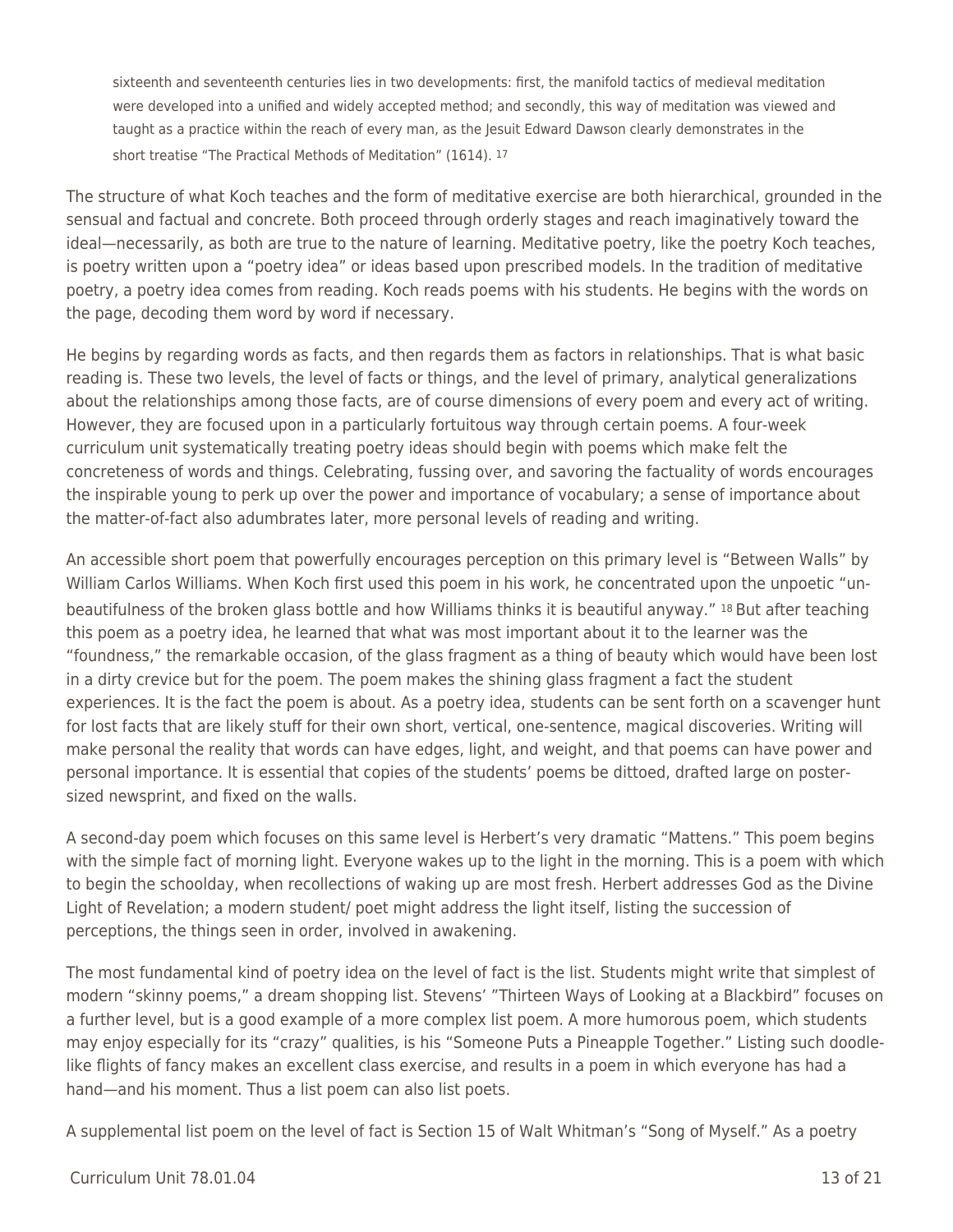idea, this is simply a list of all the things one can think of that are happening or that people are doing all over the world. As Koch teaches it, these things may have happened anytime, but must be written as though they are happening right now. Lists of such factual observations of life lead readily to primary generalizations about relationships, systems, structures, hierarchies, laws, principles, and forms in poems.

Such "internal" generalizations about the structure of literature re necessary at the primary stage of reading; beyond discrete words, words are related to each other; beyond discrete facts, the facts in a poem are related to each other as factors in the structure of the whole poem. The analysis of the structure of the world of a poem is a chance to use context to develop the meaning of specific words, and to begin to draw later levels of order and importance into the reading of the poem. It is also very important not to lose the concreteness and factuality of the first level when venturing into the more abstract analysis of the second. I recently borrowed from a nearby geometry class a large blackboard demonstration compass to teach the word "compass" in Donne's "Valediction: Forbidding Mourning." After we took turns drawing all sorts of circles with it, I asked for volunteers. I had a handy boy grasp one leg of the compass and a flirty girl the other, and the class choreographed them in a pas de deux to the poem's imagery. While it is best to focus upon on the level of metaphor in this poem, getting to that level requires an effective job of reading on basic levels first. Once we have the words and what we describe in hand, meaning can be grasped on the primary level of things. Readers and writers then have something to work with. It is important to combine, but not to muddle, these two levels: words as facts, and their relationships as factors. Students should be encouraged to use their new vocabulary and their new knowledge of general relationships in their further reading and writing.

In writing along the lines of a poetry idea, the student is challenged by these two primary levels to come up with the words himself, the facts, often as factors in a formal relationship. Thus the listing of colors linked with incongruous things: the blue ear; the pink street; the white night; the green hair. For warmups. Then to such patterns as a list of imaginings along the lines of, "If I were a \_\_\_, I would \_\_\_."

Such practices are prewriting exercises preceding more challenging levels, but at their most successful they underlie powerful juvenalia:

If I were a bird I'd wish that I could fly.

If I was a cow I'd wish that I could moo 100 times.

If I was a dog I'd wish that I could bow wow.

If I was a table I would like it.

If I was a ring Zulma would like me.

If I was a doll Marilyn would like me.

If I was a little girl I'd wish that I had a doll.

If I was a little fish Zulma would not like me.

If I was a cat I'd wish to play with a dog.

—Mildred Camacho 19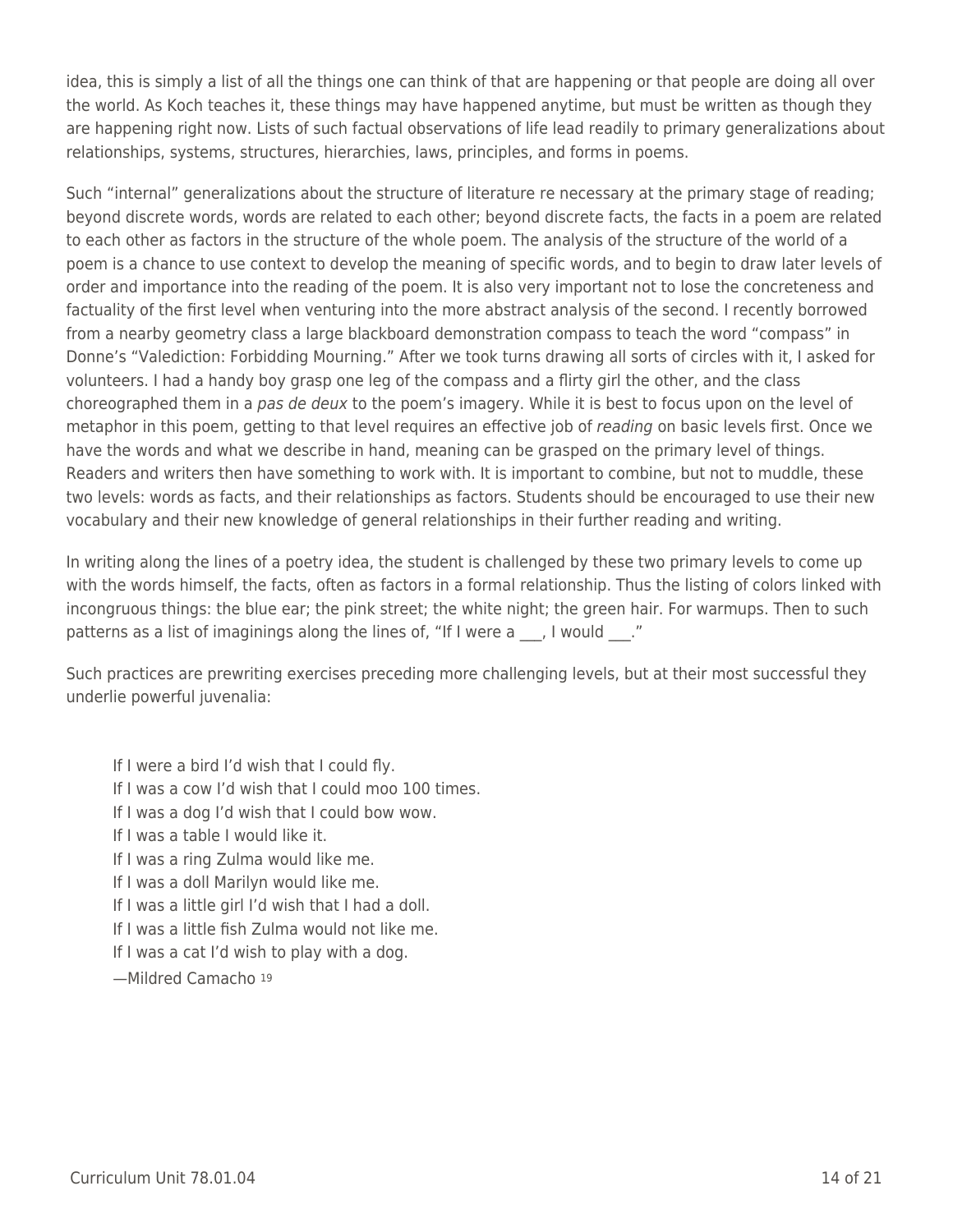For the adolescent, what Koch from experience as a teacher calls "the terrible onset of self-consciousness" impedes such writing. 20 The adolescent poet must write with a felt sense of intention, which is the proper focus of the third day of this curriculum unit. (Of course, "day" is just a handy module here; the teacher must ring the changes from level to level, freely extending any "day" to meet the needs of his students.)

The intention of a seventeenth-century meditative poem is unarguable enough; the writer writes for spiritual development. The intention of a poetry idea is also frank: a fulfilled moment of life, success in an aspect of a developmental task, self-expression, a sense of mastery. The intention of each specific poem has, of course, its specific character, sometimes readily identifiable, but more often elusive, a third, central, deepest level. It is best to derive poetry ideas for this level from poems which have a more palpable sense of intention. If second-level generalizations about poems are internal generalizations, statements about the structural relationships within the poem (such as "love," "irony," "hierarchy") are external, reaching outward beyond the frame of the poem and into the world. There are two proven avenues into this level. The first, ideal for a poem such as "Who Goes with Fergus?" by William Butler Yeats, is by making generalizations about the message, moral, or lesson of the poem. Students readily see that Yeats is extending an invitation. They move easily from this realization to an intentional poetry idea:. write a poem that makes an invitation. The second avenue into this level is less direct, but quite effective. It is best begun with the questions, "Who does what to whom?" Students must venture generalizations about what the world they actually live in would be like, if it were like the world of the poem. This avenue works well with such highly intentional poems as "This is Just to Say" by William Carlos Williams, and "Meditatio" by Ezra Pound. This is the level to which it is appropriate to converge again and again from other levels in the reading of a poem; when this level is most clearly understood, the poem has bean best read as a whole poem. A writer has finished a poem when he feels it says what he wants it to say.

Since it is not until the fourth day of this unit that it is possible to focus upon the relevance and frame of reference of poems, it is important to be able to return to third-day poems from the perspective of this level. Students are often able to understand something new about a poem on the level of intention, if they can see its structure as a pattern in terms of a structure with which they are familiar. The notion that we can only see what we already know often seems accurate in the reading of poetry. This elliptical, recapitulative kind of progress is the way the Spiritual Exercises progress. It is also the way poetry ideas should be developed.

It is the nature of poetry, and particularly of metaphor, to invite comparison and contrast, to resonate with the force of analogy and association. The meditative poem begins with the concrete and sensual, then explores Creation, Providence, Salvation, the medieval Great Chain of Being, the Christian Hierarchy of Correspondences, all the features of the landscape of the sixteenth-and seventeenth-century world view. The poetry idea is also a way of exploring logical, associative, and metaphoric connections. The compass as a metaphor is a vehicle for the consideration and celebration of perhaps otherwise recalcitrant feelings. The good teacher of poetry ideas invites relevance from anywhere and celebrates what is relevant in any reading. Any diction may become a poetic diction. Any subject may become a poetic subject. It is this fourth stage which is perhaps most broadly humanizing. Similes, metaphors, analogies, and comparisons and contrasts are the modes of connection that should be focused upon on this level. Besides reading Donne's "Valediction: Forbidding Mourning" for the compass metaphor, "Lost" by Carl Sandburg should be read for its use of simile. "The Collar" by George Herbert is a meditative poem that makes powerful use of analogy. The empathy students feel for the *persona* of this poem makes for a fertile poetry idea, especially if the reading of the poem is supplemented by the Abraham story in the Bible. Students may write a power or hierarchy poem in which a ranting and raving student is "collared" into line by a teacher; or a poem in which a child in a tantrum is brought under control by a parent; or a poem about a child and a babysitter. The dramatic restoration of order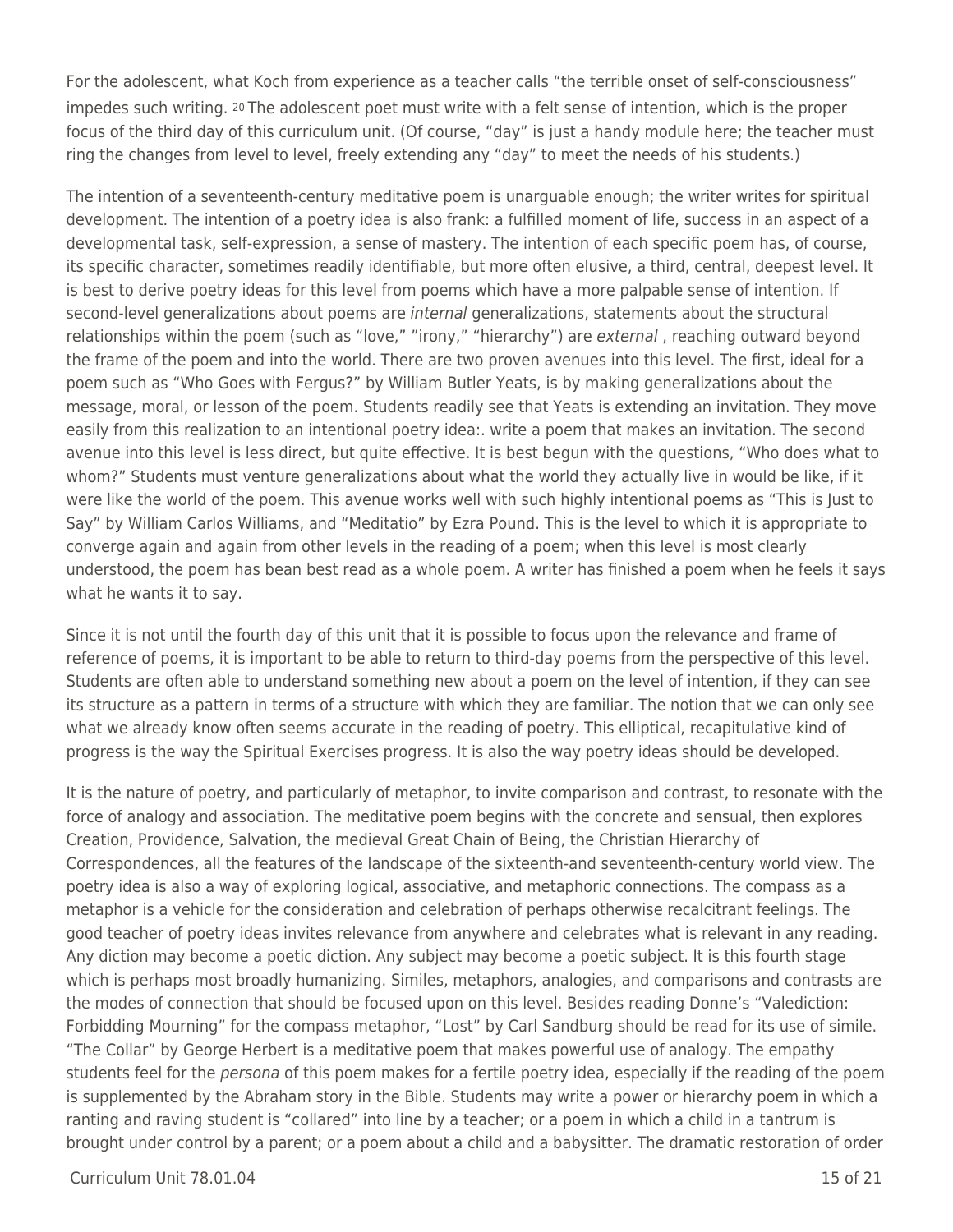should be a goal of poems written along the lines of this idea. For a poetry idea based on comparisons and contrasts, "Thirteen Ways of Looking at a Blackbird" by Stevens works well, as do his other "list" poems. The modes of thought cultivated by the student's reading and writing on this level will satisfy the developmental adolescent need for a sophistication more adequate to the tasks of growth.

This extension beyond simple matter-of-fact, however critically analyzed, and into a felt sense of importance, is essential. Most student writing means nothing to the students who write it; students write to satisfy teachers, defensively and uncommittedly. Better that they not write at all, than that literature should not be taken to heart. On the fifth day, poems read on the ultimate, fifth level should focus upon personal knowledge and personal feelings. Here readers and writers have the occasion to ask the challenging question, "So what?" The question should be asked not as a "put-down," but with some expectation of an answer. Modeling a poem on "I Never Saw" by Emily Dickinson is an excellent poetry idea for bringing students directly into touch with their senses of knowledge and imagination. Youth is easily inspired, as both the sense of growth and the sense of wonder provide tacit answers to the question, "So what?" But perhaps what most galvanizes adolescents is the sense of excitement. The writing of a poem, perhaps even a poem about poetry, modeled upon a poem of excitement such as Gerard Manley Hopkins' "God's Grandeur," is an excellent way to end the fifth day of this unit of reading and writing. It is a poem which ringingly progresses from level to level with velocity and direction. It increases steadily in excitement, and as the poem culminates the poet uses exclamatory words "Oh" and "ah:." As a poetry idea the task would be to start with a concrete image or statement of fact, then to place that fact in an important relationship, then to express the importance of that relationship, then to make a connection by metaphor or analogy to other facts which are known or felt s important, and finally, using exclamatory words if appropriate, proclaiming that importance to oneself. Poems about waves, about dreams of flying, about ecstatic fulfillment, or about growth and achievement, mode well upon this poetry idea. The essential value of the teaching of poetry ideas on this level is that it reconciles the teaching of the reading and writing of poetry with the tradition of meditative poetry.

#### *V. Salvation and Personal Growth*

Meditation

I. Preludes; Thanks to God; I. Reading and Remembering Facts;<br>Signs;

|                                  | Revelations; Acts of Faith                                                                                  | Vocabulary<br>Development;<br>Images |                                |                     |
|----------------------------------|-------------------------------------------------------------------------------------------------------------|--------------------------------------|--------------------------------|---------------------|
| II. Exercise of the Senses;      | II. Reading for Relationships; The                                                                          |                                      |                                |                     |
|                                  | <b>Examination of Conscience</b>                                                                            | Structure of the<br>Poem             |                                |                     |
| III. Intention: Salvation        | III. Intention: Enjoyment;<br>Achievement;                                                                  |                                      | Sharing;<br>Personal<br>Growth |                     |
| IV, Dramatization; Asking<br>God | IV. Connections; Frame of<br>Reference;                                                                     |                                      |                                |                     |
|                                  |                                                                                                             | Sharing; Relevance                   |                                |                     |
| V. Resolution; Thanks to<br>God  | V. Self-reflections; Personal Growth;                                                                       |                                      |                                | Closure;<br>Insight |
|                                  | Dath na chuidhean an dhiar Cuidheal Eugusta a daomhar a nuamaca fuam nuimean ta biolanta a leuch an deasain |                                      |                                |                     |

Both poetry ideas and the Spiritual Exercises describe a progress from primary to higher levels and a dynamic focus or converging on intention. The poetry ideas suggested begin with reading and end with personal and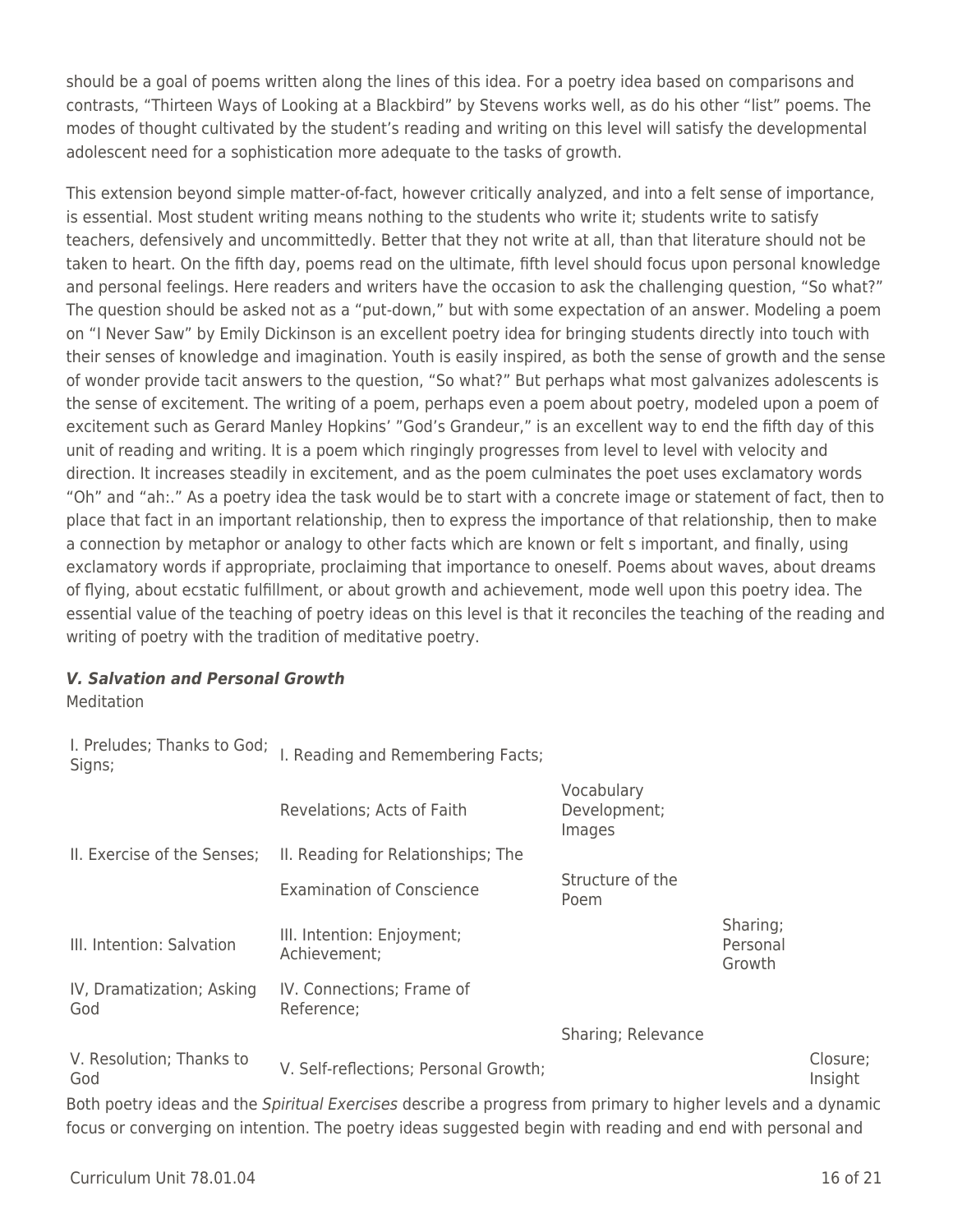linguistic growth: a poem. Meditation begins with prayers of appeal. It then develops dramatically and sensually toward a state of grace. Both meditation and poetry ideas move back and forth between levels while maintaining direction, knowing where they are going and how to get there. There are vivid contrasts of intention: otherworldly salvation on the one hand, and personal growth through reading, writing, and sharing poetry, on the other hand. But a wide range of poetry is subsumed under the Spiritual Exercises and the poetry of the meditative tradition. The starkest contrast is at the last level, a contrast between the religious and the secular, between otherworldliness and developmental tasks. But both consummations are consummations of personal growth, whether spiritual or psychological. They have growth in common, well expressed by Ben Jonson in his elegy to Shakespeare:

Yet must I not give nature all; they art, My gentle Shakespeare, must enjoy a part; For though the poet's matter nature be, His art doth give the fashion; and that he Who casts to write a living line, must swear, Such as thine are, and strike the second heat Upon the Muse's anvil, turn the same, And himself with it, that he thinks to frame.

# **APPENDIX**

#### *A. Definition of Developmental Tasks*

The tasks which the individual must learn—the developmental tasks of life—are those things which constitute healthy and satisfactory growth in our society. They are the things a person must learn if he is to be judged and to judge himself a reasonably happy and successful person. A developmental task is a task which arises at or about a certain period in the life of the individual, successful achievement of which leads to his happiness and to success with later tasks, while failure leads to unhappiness in the individual, disapproval by the society, and difficulty with later tasks.

#### *B. The Origin of Developmental Tasks*

As the individual grows he finds himself possessed of new physical and psychological resources. The infant's legs grow larger and stronger, enabling him to walk. The child's nervous system grows more complex, enabling him to reason more subtly and to understand the complexities of subjects such as arithmetic. The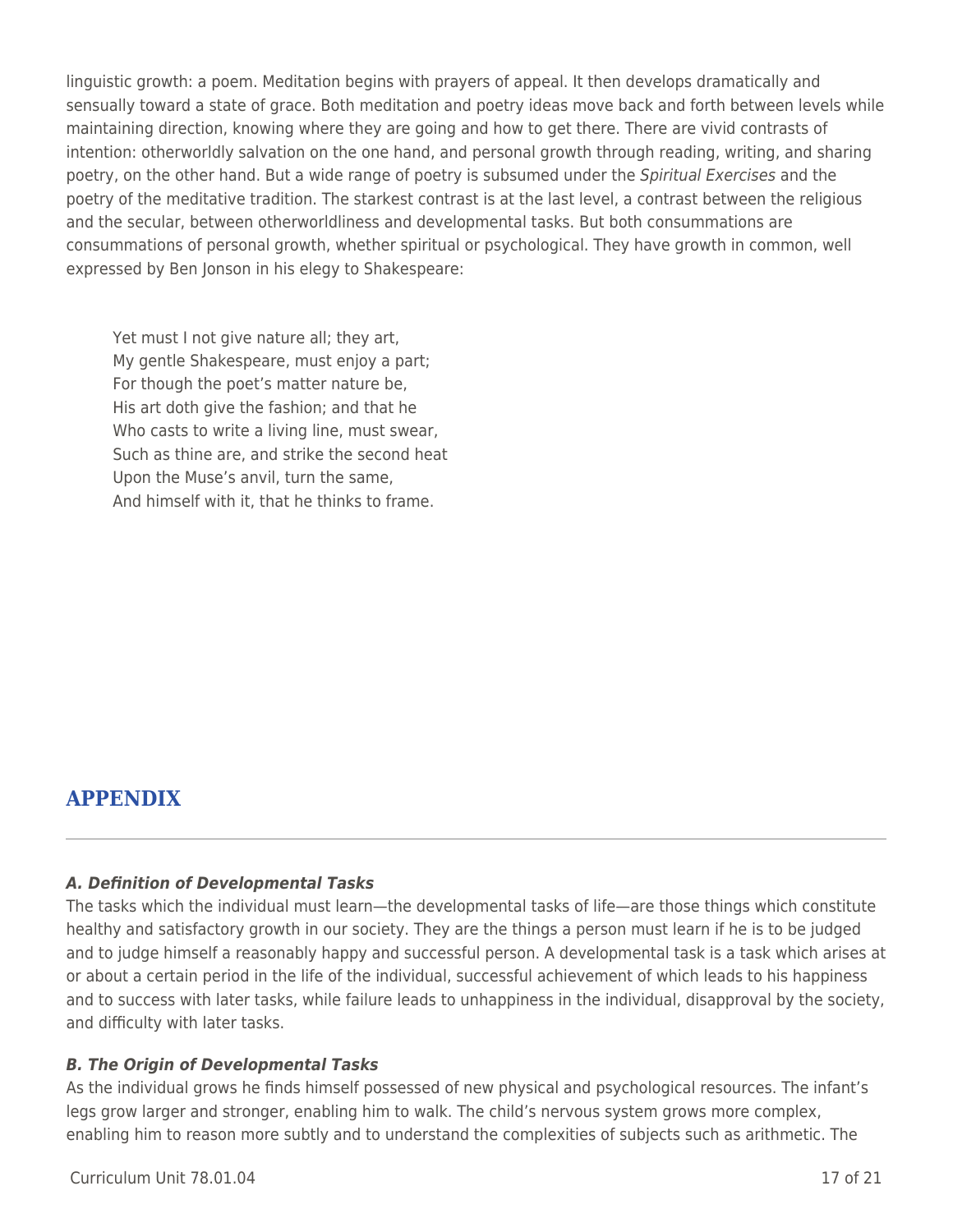individual also finds himself facing new demands and expectations from the society around him. The infant is expected to learn to talk, the child to learn to subtract and divide.

These inner and outer forces contrive to set for the individual a series of developmental tasks which must be mastered if he is to be a successful human being.

Some tasks arise mainly from physical maturation, such as learning to walk, learning to behave acceptably to the opposite sex in adolescence, and (for women) adjusting to the menopause in middle life. Other tasks, arising primarily from the cultural pressure of society, are learning to learning to participate as a socially responsible citizen in society.

There is a third source of developmental tasks—namely, the personal values and aspirations of the individual, which are part of his personality or self. The personality, or self, emerges from the interaction of organic and environmental forces. As the self evolves, it becomes increasingly a force in its own right in the subsequent development of the individual. Already by the age of three or four the individual's self is effective in the defining and accomplishing of his developmental tasks.

Examples of the tasks arising primarily from the personal motives and values of the individual are: choosing and preparing for an occupation, and achieving a scale of values and a philosophy of life.

Thus developmental tasks may arise from physical maturation, from the pressure of cultural processes upon the individual, and from the desires, aspirations, and values of the emerging personality, and they arise in most cases from combinations of these factors acting together.

### *C. The Teachable Moment*

There are two reasons why the concept of developmental tasks is useful to educators. First, it helps in discovering and stating the purposes of education in the school. Education may be conceived as the effort of the society, through the school, to help the individual achieve certain of his developmental tasks.

The second use of the concept is in the timing of educational efforts. When the body is ripe, the society requires, and the self is ready to achieve a certain task, the teachable moment has come. Efforts at teaching which would have been largely wasted if they had come earlier, give gratifying results when they come at the teachable moment, when the task should be learned. For example, the best times to teach reading, the care of children, and adjustment to retirement from one's job can be discovered by studying human development, and finding out when conditions are most favorable for learning these tasks.

#### Developmental Tasks of Early Childhood

Learning to take solid foods.

Learning to walk.

Learning to talk.

Learning to control the elimination of body wastes.

Learning sexual modesty.

Forming simple concepts of the physical world.

 $C$ urriculum Unit  $78.01.04$  18 of 21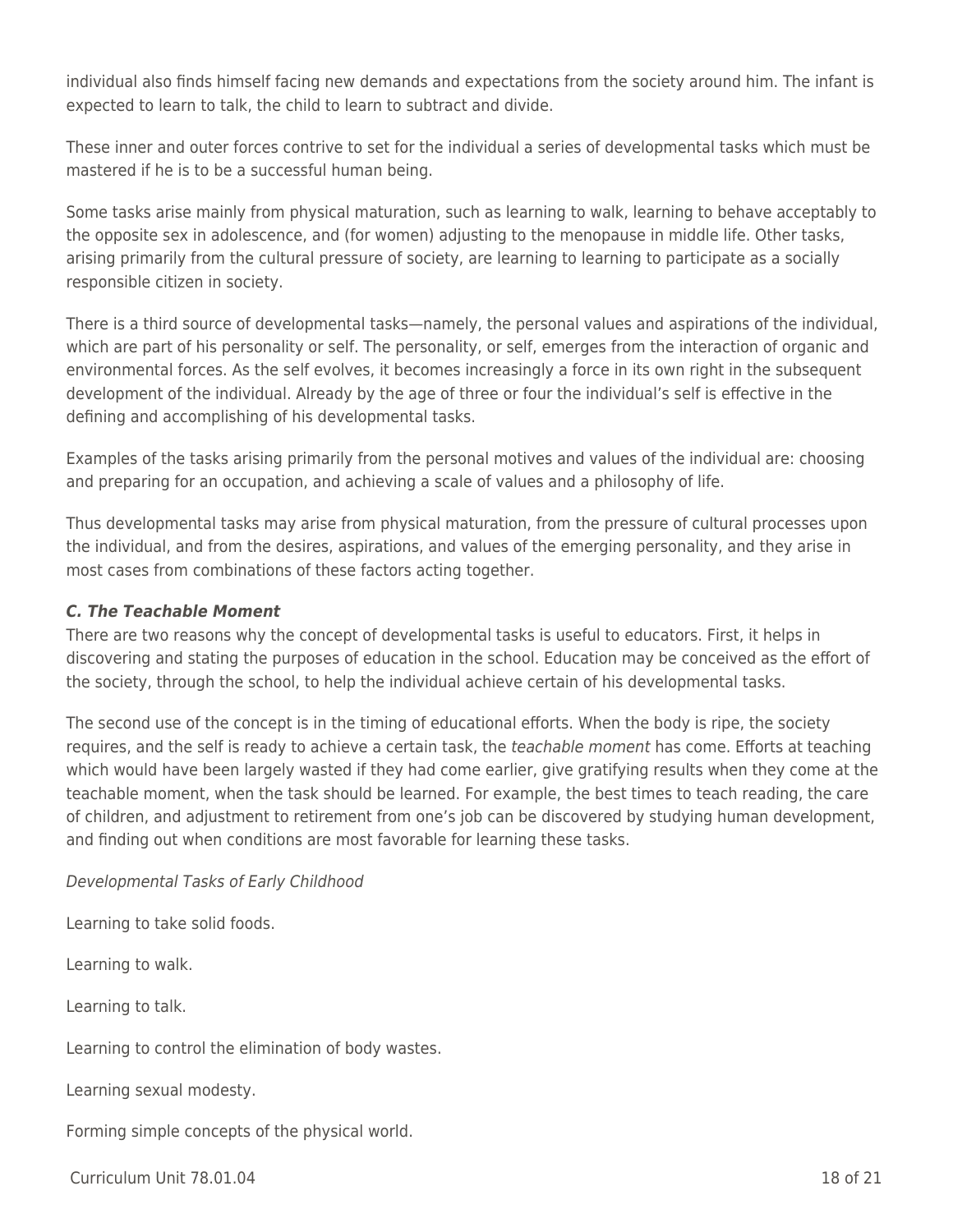Learning to distinguish right from wrong.

Learning appropriate social behavior with siblings and parents.

Developmental Tasks of Middle Childhood

Learning to care for one's person—to dress one's self, keep clean, etc. Developing physical skills as used in games.

Learning a sex role.

Learning to get along with age-mates.

Learning fundamental intellectual skills necessary for everyday life—the three R's.

Developing concepts necessary for everyday life.

Developing conscience and a scale of values.

Developing attitudes toward social groups and institutions—race, religion, school, government, nation, etc.

Learning to control emotions.

Learning wholesome attitudes toward one's self as a physical organism.

Developmental Tasks for Adolescence

Accepting one's physique, and accepting a masculine or feminine role.

Achieving new relations with age-mates of both sexes.

Achieving emotional independence of parents and other adults.

Achieving assurance of economic independence.

Selecting and preparing an occupation.

Developing intellectual skills and concepts necessary for civic competence. Desiring and achieving socially responsible behavior.

Preparing for marriage and family life.

Building conscious values (esthetic, religious, ethical) in harmony with an adequate scientific world-picture.

Developmental Tasks of Early Adulthood

Establishing one's self in an occupation

Courtship and marriage.

Establishing a home and family.

 $C$ urriculum Unit  $78.01.04$  19 of 21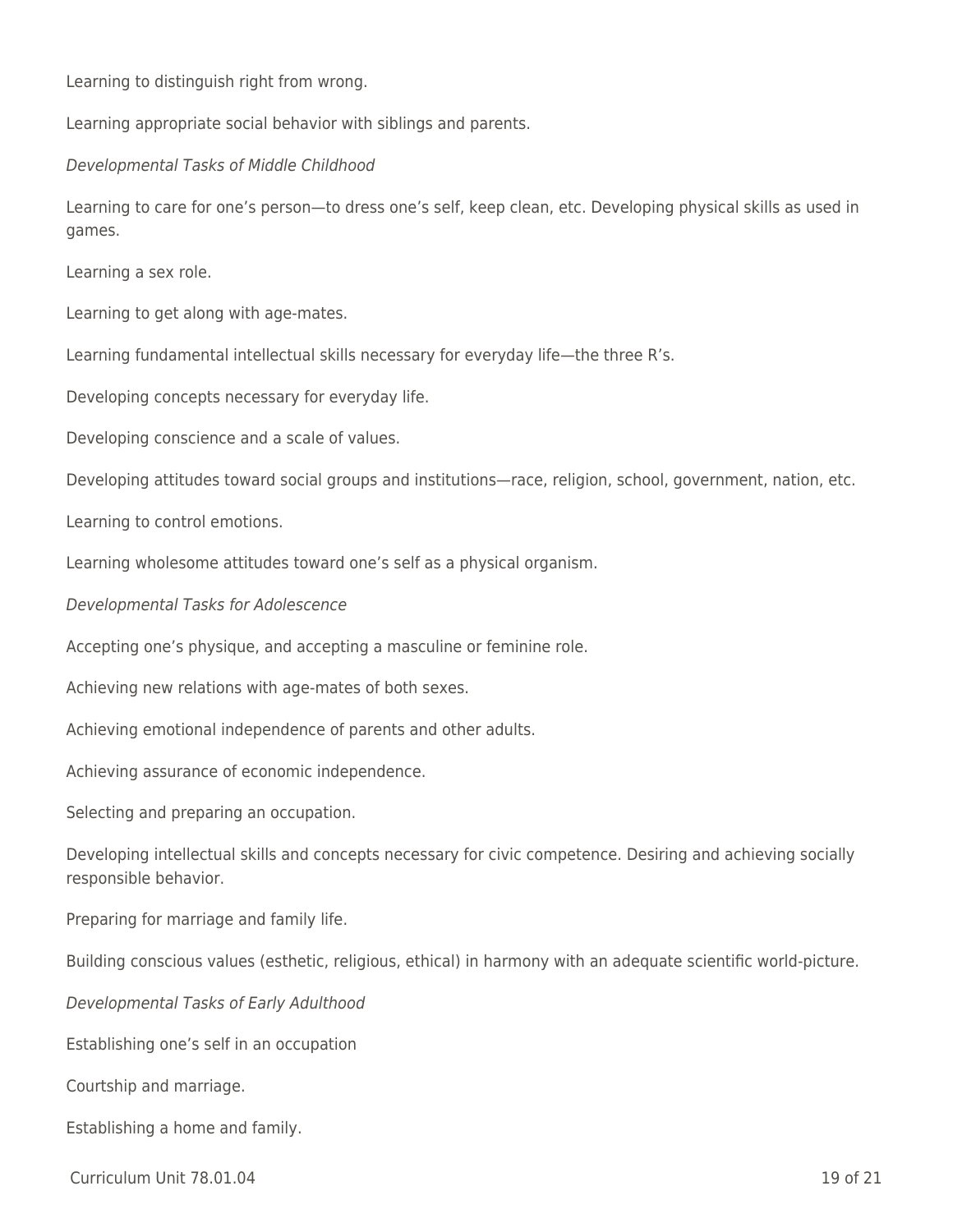Developing knowledge and critical abilities necessary for civic competence. Assuming social responsibility as an adult in religious, political, civic,

and recreational affairs.

# **Notes**

- 1. Erik H. Erikson, Identity, Youth and Crisis , p. 128.
- 2. "Day of the Leopards," College English , Vol. 3, No. 8, May 1972.
- 3. Quoted by Philip Applebaum in "Poems and Why in College English?" College English , Vol. 3,
- No. 8, May 1972.
- 4. The Meditative Poem , p. xvii.
- 5. The Spiritual Exercises of St. Ignatius , p. 53.
- 6. Adventures of Ideas .
- 7. The Spiritual Exercises of St. Ignatius , p. 47.
- 8. "The Man on the Dump," The Collected Poems of Wallace Stevens, p . 201.
- 9. Wishes, Lies, and Dreams , p. 27.

10. Carl R. Rogers, "What Can the Psychology of Learning Offer Education?" The Psychology of Learning , ed. Edwin R. Futhrie, Revised Edition. (New York: Harper and Bros., 1952).

- 11. Report of The Committee on Youth Development, New Haven Board of Education, June, 1978.
- 12. Wishes, Lies, and Dreams , p. 53.
- 13. "Levels of Teaching and Testing," The English Journal , Sept. 1955.
- 14. Myers, Miles, "Five Approaches to the Teaching of Writing," Learning , April 1978.
- 15. "Using Research in Teaching Writing," The English Journal , Winter, 1978.
- 16. A Student-Centered Language Arts Curriculum, Grades K-13: A Handbook for Teachers , p. 54.

"The sequential pathway to this goal (literacy) is a growth scale going from the personal to the impersonal, from low to high abstraction, from undifferentiated to finely discriminated modes of discourse."

- 17. The Meditative Poem , p. xvii.
- 18. Rose, Where Did You Get that Red ?, p. 131.
- 19. Wishes, Lies, and Dreams , p. 71.
- 20. Wishes, Lies, and Dreams , p. 43.